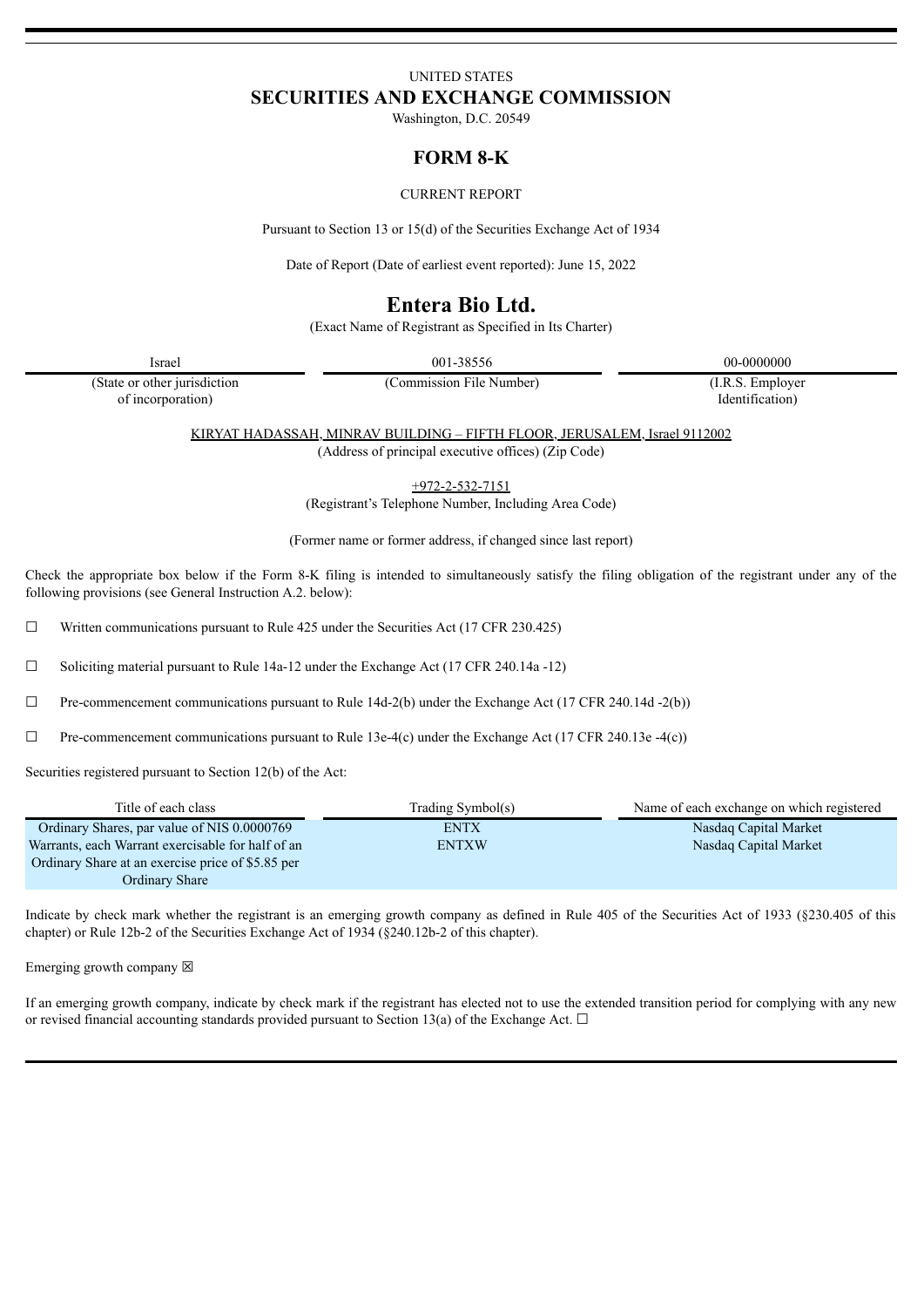#### Item 5.02 Departure of Directors or Certain Officers; Election of Directors; Appointment of Certain Officers; Compensatory Arrangements of **Certain Officers.**

On June 15, 2022 (the "Effective Date"), Entera Bio Ltd., a company organized under the laws of the State of Israel (the "Company"), and Dr. Phillip Schwartz, the Company's President of Research & Development and a Director, entered into a mutual separation agreement (the "Separation Agreement"), pursuant to which the parties agreed that Dr. Schwartz would resign from his position as the Company's President of R&D, effective July 21, 2022 (the "Officer Separation Date") and would resign from the Company's Board of Directors (the "Board"), effective as of the Effective Date. Pursuant to the Separation Agreement, Dr. Schwartz's employment agreement, dated June 8, 2014, as amended (the "Employment Agreement"), terminated, other than with respect to those provisions intended to survive termination, including those with respect to confidentiality, non-competition, non-solicitation and intellectual property. Dr. Schwartz's resignation from the Board was not a result of any disagreement with the Company.

Pursuant to the terms of the Separation Agreement and subject to approval by the Company's shareholders, Dr. Schwartz is entitled to receive, (i) full acceleration of the option to purchase 100,000 ordinary shares, par value of NIS 0.0000769 (the "ordinary shares"), of the Company (the "2021 Option Grant"), such that all outstanding options to acquire ordinary shares under the 2021 Option Grant not already vested as of the Officer Separation Date shall be fully vested and exercisable, and (ii) such 2021 Option Grant and the option to purchase 357,500 ordinary shares (the "2017 Option Grant" and together with the 2021 Option Grant, the "Existing Options") will remain exercisable subsequent to the Officer Separation Date, consistent with the original exercise periods under the Existing Options. In addition, subject to approval by the Company's shareholders, the Company and Dr. Schwartz have agreed to enter into a consulting agreement (the "Consulting Agreement"), pursuant to which Dr. Schwartz will provide the Company with business development services with respect to specific scientific matters or agreed assignments for a gross fee (fixed, hourly rate or other form) as may be agreed by the parties. The Consulting Agreement may be terminated by either party upon 14 days' notice. In addition, the Separation Agreement provides for the following payments to Dr. Schwartz, all of which would have otherwise been payable in accordance with either Israeli law or pursuant to the Employment Agreement: a one-time cash separation payment in an amount equal to NIS 537,600 (approximately \$155,900); and approximately NIS 737,771 (approximately \$213,952) in respect of all other accrued benefits, in each case subject to any mandatory deductions and debts owed to the Company by Dr. Schwartz.

The Separation Agreement additionally contains, among other things, non-disparagement provisions and a mutual release of claims by Dr. Schwartz and the Company. Furthermore, pursuant to the Separation Agreement, Dr. Schwartz has also agreed that, among other things,, until the day following the date of the Company's 2023 final annual general meeting of shareholders, he will not vote against the Board's recommendations with respect to each election of directors and any removal of directors, or against any recommendations with respect to the proposals to be submitted to the shareholders at the 2022 shareholder meeting or take such further certain action without the written consent of the Board, as detailed in the Separation Agreement.

The foregoing description of the Separation Agreement and the Consulting Agreement is only a summary and is qualified in its entirety by reference to the full text of the Separation Agreement (of which the Consulting Agreement is attached as an Annex thereto), a copy of which is filed as Exhibit 10.1 to this Current Report on Form 8-K and incorporated by reference in this Item 5.02.

#### **Item 9.01 Exhibits**

(d) Exhibits.

| Exhibit       |                                                                                                            |  |
|---------------|------------------------------------------------------------------------------------------------------------|--|
| <b>Number</b> | Exhibit                                                                                                    |  |
| <u>10.1</u>   | Mutual Separation Agreement, dated June 15, 2022, by and between Entera Bio Ltd. and Dr. Phillip Schwartz. |  |
| 104           | Cover Page Interactive Data File.                                                                          |  |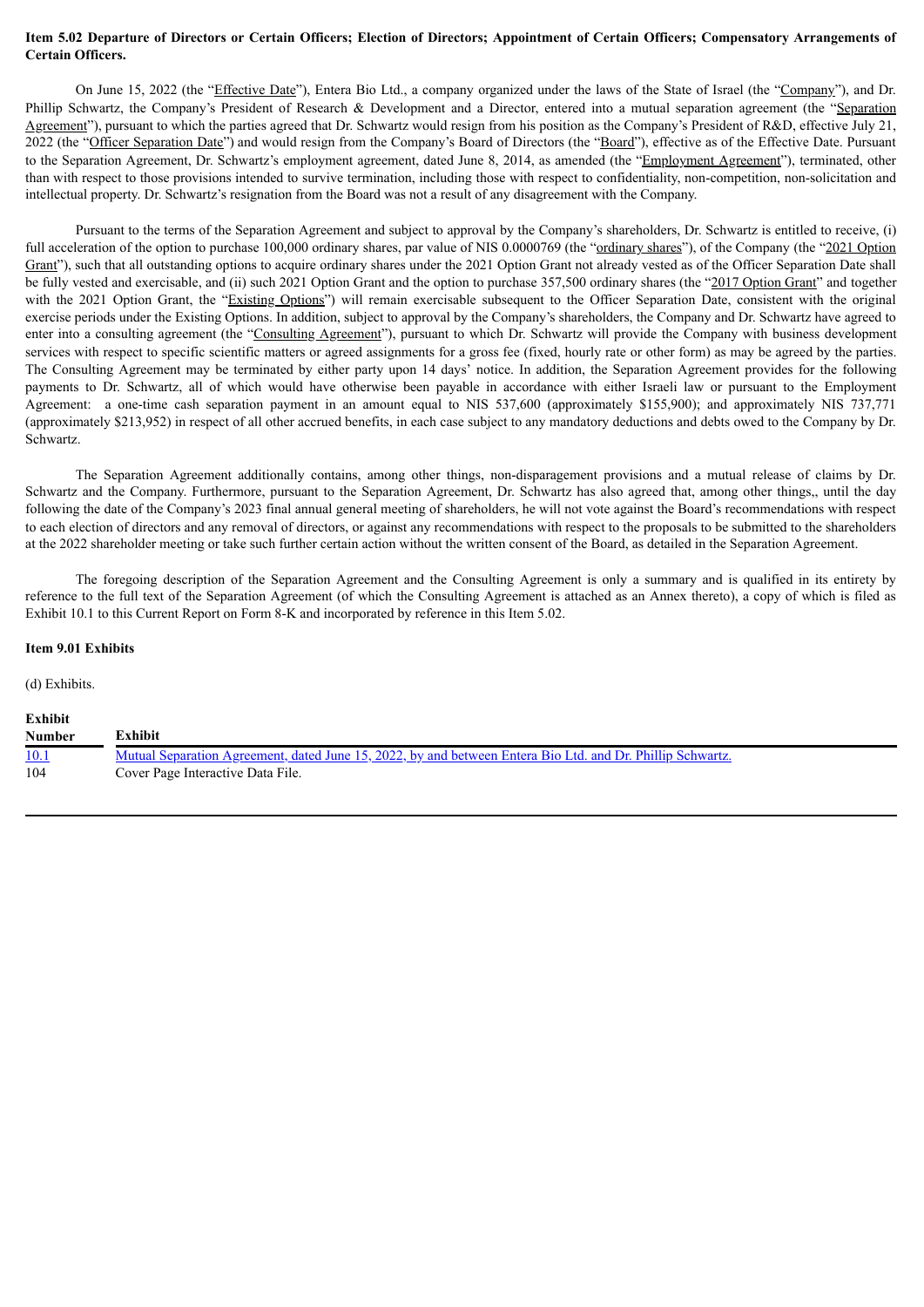### **SIGNATURES**

Pursuant to the requirements of the Securities Exchange Act of 1934, the registrant has duly caused this report to be signed on its behalf by the undersigned thereunto duly authorized.

#### ENTERA BIO LTD.

By: /s/ Spiros Jamas

Name: Spiros Jamas Title: Chief Executive Officer

Date: June 17, 2022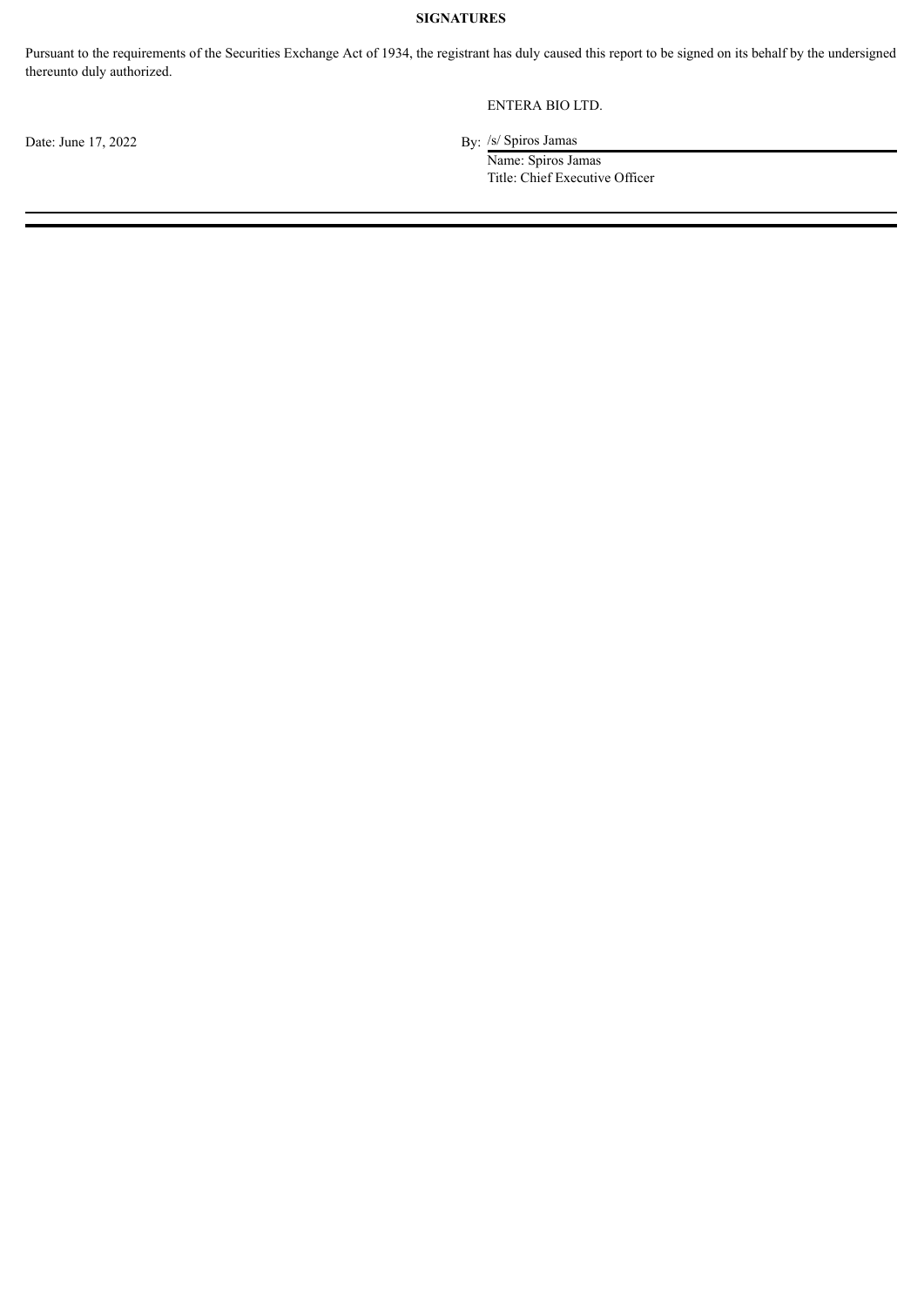#### **MUTUAL SEPARATION AGREEMENT**

<span id="page-3-0"></span>This Mutual Separation Agreement (the "**Agreement**") is made and entered on June 15, 2022 (the "**Effective Date**") by and between Entera Bio Ltd., a company registered in Israel under number 514330604 of Hi-Tech Park 2/5 Givat-Ram, Jerusalem (the "**Company**") and Phillip Schwartz, ID No. 343880345 of David Alro'i 5(aleph) 35, Jerusalem (the "**Executive**"). The Company and the Executive are each a "**Party"** and together are the "**Parties**".

- **Whereas**: The Executive is one of the founders of the Company and a shareholder of the Company, and until May 31, 2010 (the "**Initial Period**"), any engagement he had with the Company was in his capacity as its founder;
- WHEREAS: As of June 1, 2010, the Executive has been employed by the Company as its direct employee, in various positions, pursuant to an employment agreement dated August 19, 2010, which was later replaced by an employment agreement dated June 8, 2014, as amended from time to time, including by an amendment dated May 19, 2019 (collectively referenced herein as the "**Employment Agreement**");
- **WHEREAS:** The Parties have been negotiating a mutual separation agreement of the Executive from his employment by the Company; and
- WHEREAS: The Parties have agreed that the Executive's employment with the Company shall end by mutual consent on July 21, 2022 (the "**Separation Date**"), which constitutes an extended prior notice period, and have further agreed that the Executive shall be entitled to the Ex-Gratia Benefits (defined below), to which he would otherwise have no entitlement, subject to the terms of this Agreement;

**Now Therefore**, the Parties agree and affirm as follows:

- 1. The preface to this Agreement constitutes an integral part hereof. The capitalized terms appearing herein shall have the meanings attributed to them in the Employment Agreement, unless otherwise stated.
- 2. On the Separation Date, the Executive's Employment shall terminate and the Employment Agreement shall terminate except for its provisions intended to survive its termination, including specifically, sections 16.1-16.4 to the Employment Agreement. The Executive hereby confirms and undertakes that he has complied and shall continue to comply with the obligations of Confidentiality, Non-Competition, Non-Solicitation and Intellectual Property Rights undertakings applicable to him under any law and agreement, including the Employment Agreement, which shall all continue to survive and be binding upon the Executive after the Separation Date, in accordance with their terms.
- 3. Until the Separation Date, the Executive shall continue to perform his position, in accordance with the Company's needs and instructions and shall comply with the Company's instructions, polices and applicable laws.
- 4. Upon the Effective Date (i.e., the date that both Parties have signed this Agreement), the Executive hereby resigns from his capacity as a director of the Company and/or any other member of the Group (defined below) (including from any committees thereof) effective as of the Effective Date and from the capacity as an officer of the Company and/or any other member of the Group effective as of the Separation Date, and accordingly the Executive shall thereafter cease to be a director and officer of the board of directors of the Company (the "**Board**") and/or a director or officer of the Company or any other member of the Group as of the above-mentioned dates with no additional actions whatsoever required by any of the Parties. Notwithstanding the foregoing, the Executive shall execute all documents necessary for that purpose as may be required by the Company to effect such resignation. Notwithstanding the foregoing and for removal of doubt it is clarified that the employment relations between the Executive and the Company shall continue until the Separation Date, as defined above, and until the Separation Date the Executive will continue to be entitled to all rights as an employee, including for the purpose of options vesting (which shall continue to vest in accordance with their terms until the Separation Date).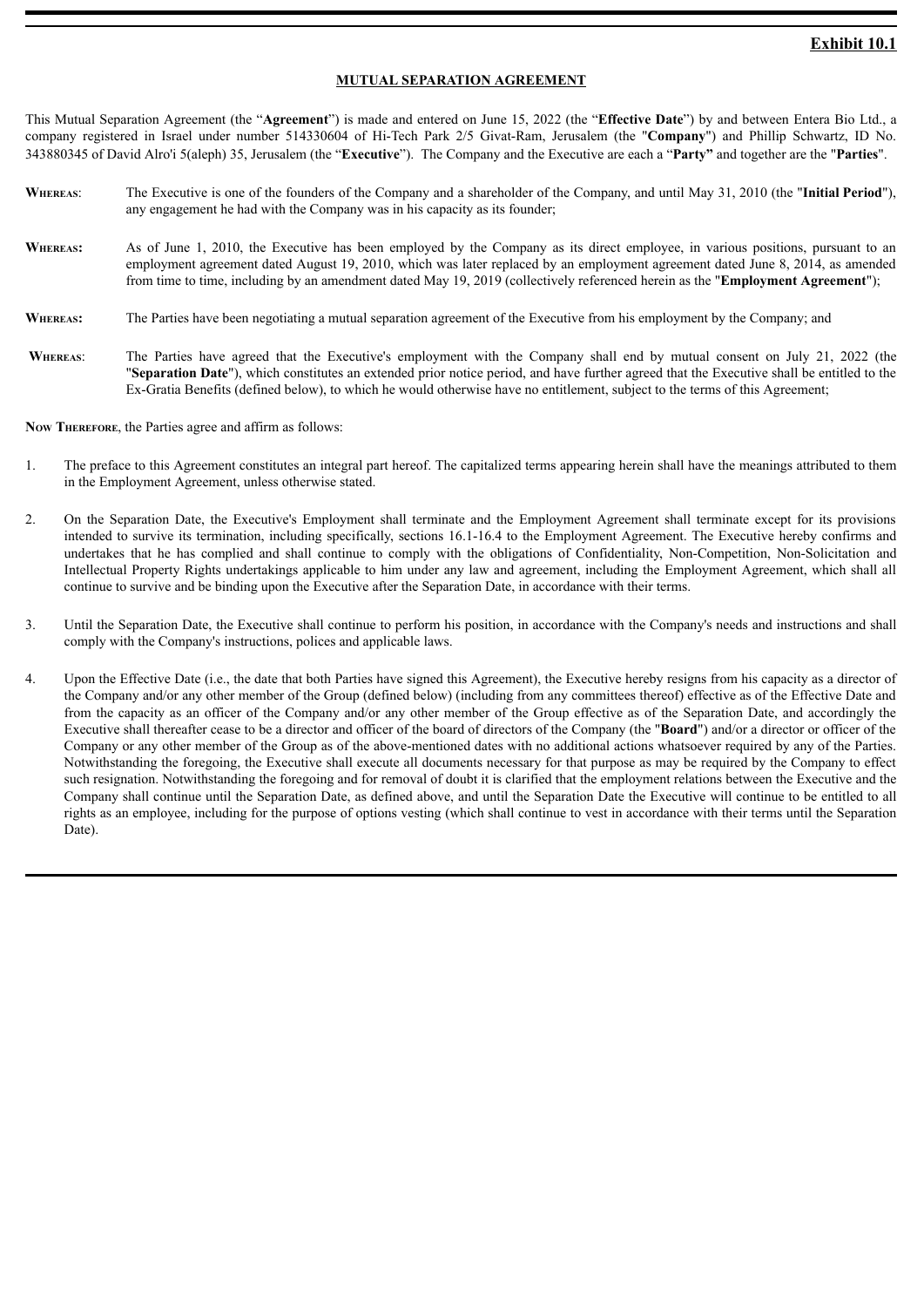- 5. On or around the Separation Date, a full and final settlement of accounts will be carried out with the Executive in the framework of which, he shall receive all the payments and benefits to which he is entitled due to the termination of his employment as detailed in **Appendix A** attached hereto, subject to the specific deductions as set forth in this Agreement, tax deductions and applicable law. Such payment will be made to the Executive on the next regular salary payment date following the Separation Date except as otherwise required by applicable law. In addition, the Company shall send release letters to the relevant insurance companies, releasing to the Executive all sums accrued to his pension arrangement, including without limitation, the severance pay component, as well as all sums accumulated in the further education fund in the Executive's name (the "**Release Letters**").
- 6. In addition to the above, as a gesture of good will and above the requirements of the law, conditioned upon the Executive's execution of, and full compliance with, the terms and conditions of this Agreement, the Company will grant the Executive, an extended paid prior notice period, and the following ex-gratia benefits (the benefits under Sections 6.1 and 6.2 are the "**Ex**-**Gratia Benefits**"):
	- 6.1. The Company shall approve and recommend to the shareholders of the Company to approve on the next shareholders meeting of the Company, which will be held as early as practicable following the Effective Date, in a timely manner and subject to all requirements of the applicable law and NASDAQ rules, and subject to the instructions of the Company's legal advisors, the following amendment to the options terms (collectively, the "**Amended Options Terms**"): (i) a full acceleration of the 2021 Option Grant, such that all outstanding options to acquire Ordinary Shares under the 2021 Option Grant which are not already vested as of the date of the Separation Date shall be fully vested and exercisable upon the approval of the shareholders, and (ii) notwithstanding the termination of employment as of the Separation Date or any provisions in the applicable option agreement or the Company's option plan requiring the Executive to exercise the Existing Options within 90 days of termination, upon the approval of the shareholders, the Existing Options shall be exercisable by the Executive during the earlier of (i) period of 10 years from the initial grant date by the Board as applicable to each grant of the Existing Options, or (ii) such earlier dates as applicable in M&A events, Change in Control, Structural Changes or other similar events as specified in the Company's share option plans or as applicable to all other option holders as granted under the Company's option plans as permitted by the Board ; for the sake of good order, all other terms of the Existing Options and the applicable share option plans shall remain as-is and unchanged and these Amended Options Terms shall not derogate from any other such terms. The Executive agrees to execute an amendment to the applicable option agreements with respect to the Existing Options, which will reflect the Amended Options Terms, following the receipt of required approvals according to the applicable law.

The term "**Existing Options**" shall mean the following two option grants to acquire ordinary shares of the Company, par value ILS 0.0000769 per share (the "**Ordinary Shares**") based on the option agreements between the Company and the Executive which were executed under the applicable Company's share option plans: (i) option to acquire 357,500 Ordinary Shares approved by the Board on November 23, 2017 subject to the terms approved therein and as amended (including with respect to the exercise price) (the "**2017 Option Grant**"), and (ii) option to acquire 100,000 Ordinary Shares approved by the Board on April 21, 2021 subject to the terms approved therein (including with respect to the exercise price) (the "**2021 Option Grant**"). All references to number of options and shares under this Agreement are subject to customary adjustments in the event of shares split, reverse split and other similar recapitalization events).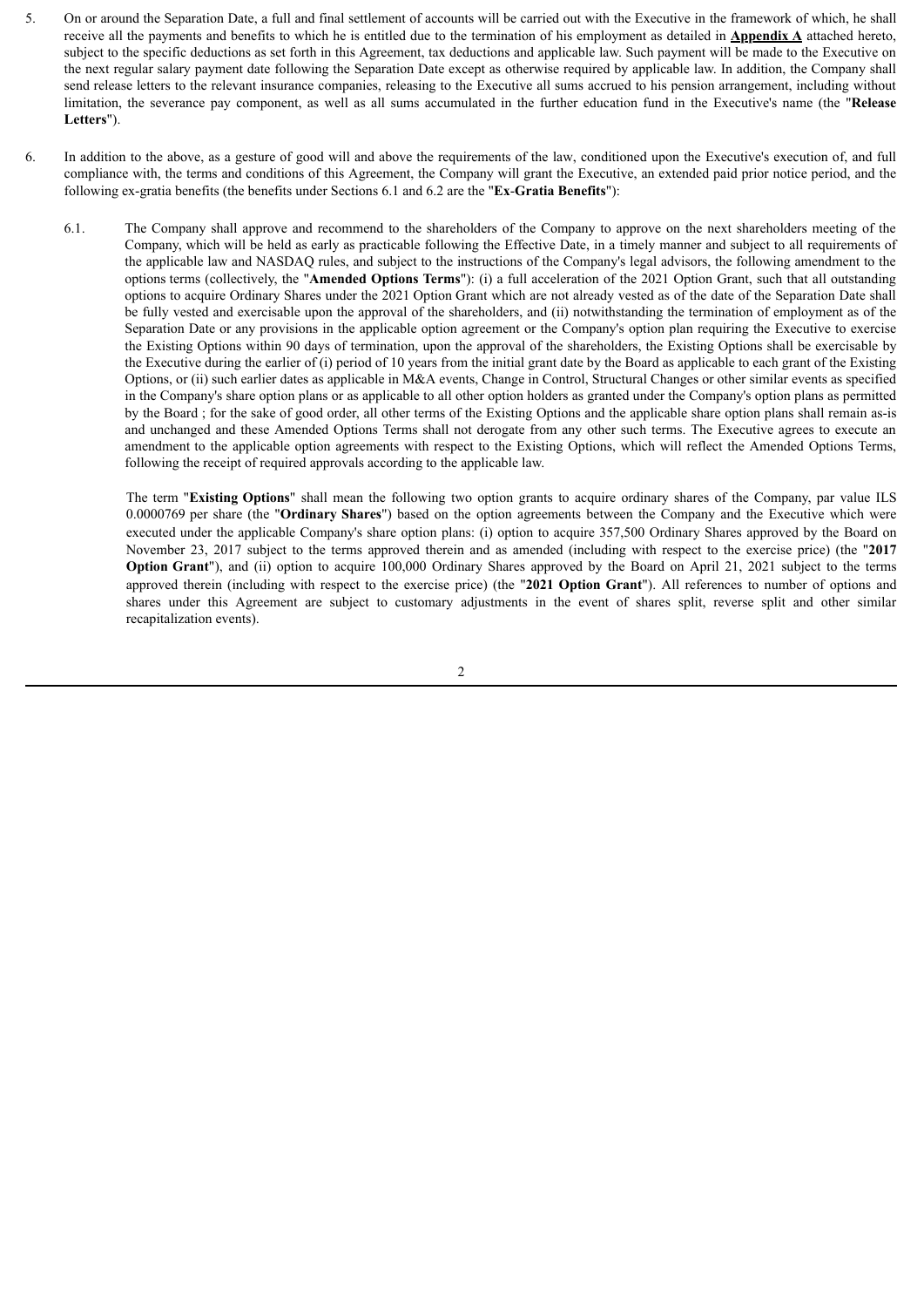- 6.2. The Company shall approve and recommend to the shareholders of the Company to approve that together with the signing of this Agreement, the Parties enter into a Consulting Agreement in the form attached as **Appendix B** to this Agreement (the "**Consulting Agreement**").
- 6.3. Notwithstanding anything to the contrary in this Agreement, the Executive acknowledges that the approval of the Ex-Gratia Benefits is subject to the approval of all corporate organs of the Company as required according to applicable law (including without limitation, the Company's compensation committee, the Board and the shareholders of the Company) and such Ex-Gratia Benefits shall only enter into effect upon such approval, and to the extent that the shareholders of the Company shall not approve these terms in the upcoming shareholders meeting of the Company, then no such Ex-Gratia Benefits shall be granted to the Executive. For the avoidance of doubt, the Board shall approve and recommend to the Company's shareholders that the Ex-Gratia Benefits be approved. If the Ex Gratia benefits are not approved by the shareholders in the upcoming shareholders meeting, then the terms of Section 21 of this Agreement shall apply.
- 7. All payments and benefits referred to herein are gross amounts and the Company will deduct at source from them, all taxes, social security, health insurance and all other deductions, which are mandatory under applicable law. In addition, any and all debts owed to the Company by the Executive, including a total outstanding gross debt amount of NIS 86,867.02, and/or any other debts outstanding, if any, under the Company's credit card issued under the name of the Executive (the "**Credit Card**") will be set off from any such amounts and benefits as detailed in **Appendix A** attached hereto.
- 8. The Executive acknowledges and undertakes that the receipt of all of the payments and/or benefits due to him as detailed in **Appendix A** attached hereto (subject to the specific deductions as set forth in this Agreement, tax deductions and applicable law), and the issue of the Release Letters, constitute full and final settlement of everything owed to him by the Company and/or any of its affiliates (being any person controlling, controlled by, or under common control, in each case, directly or indirectly, with the Company now or in the future) (collectively, the "**Group**") in connection with his employment with the Company and/or any other services as a director or officer of the Group, including (but not limited to) with respect to (whether to be paid now or in the future in each case with respect to the period prior to the Separation Date): salary, overtime payment, severance pay, sick leave, vacation, redemption of vacation days, travel expenses, cellular phone, recuperation pay, prior notice, payment in lieu of prior notice, expenses reimbursement, bonuses of all kinds, social contributions of all kinds, including to any managers' insurance policy, pension fund and advanced study fund, commissions of all kinds, additional entitlement to options, stock or any other equity securities of the Company, claims for ownership or other rights, payment or royalties with respect to the know-how of the intellectual property of the Company (including any moral rights) and any other payment or cost or social benefit whatsoever arising out of or connected to the Executive's employment by the Company and/or its termination and/or the termination process and/or any other services provided to the Group, including in his capacity as a director or officer, except that Indemnification Agreement shall remain in full force and effect in accordance with and subject to the terms of such agreement, and coverage by the Company's D&O Insurance, if any, as set forth in Section 9.1 below.
- 9. The Parties hereby release the following claims subject to the terms and conditions set forth below.
	- 9.1. The Executive hereby confirms and declares that upon and subject to receipt of all of the payments and benefits due to him as detailed in **Appendix A** attached hereto (subject to the specific deductions as set forth in this Agreement, tax deductions and applicable law), and the issue of the of Release Letters, neither he nor anyone on his behalf, shall have any claim, causes of action, suits or demand of any kind whatsoever (including without limitation with respect to the know-how or ownership of the intellectual property of the Company or any claims to receive additional payment or royalties in connection with the intellectual property of the Company), both contingent and fixed, known and unknown, suspected or unsuspected, matured or un-matured, of every kind and nature whatsoever in law or equity, contract, or otherwise which he ever had, now have, or which he shall, or may have, for, upon, or by reason of, any other matter whatsoever (collectively, "**Claims**") against the Company and/or any other member of the Group and/or against any of their past, present or future directors, officers, managers, employees, shareholders, investors, affiliates, representatives consultants, legal any of their advisors, or successors or against anyone acting on their behalf (collectively, "**Representatives**") with regards to the Executive's employment with the Company or the termination thereof, or and/or any other services provided to the Group, including the capacity of as a director or officer. The Parties agree that the indemnification agreement executed by the Executive with the Company prior to the Separation Date shall remain in full force and effect in accordance with its terms (the "**Indemnification Agreement**") and that the Company's D&O insurance, as may be in effect from time to time, if any, will apply to the Executive in the same manner and for the same period of time that coverage is provided for other former officers and directors (the "**D&O insurance**"). Notwithstanding anything to the contrary in this Agreement, the Executive understands and confirms that the Company cannot guarantee its ability to acquire or maintain a D&O Insurance (either with respect to former directors and officers or in general), the economic terms of the D&O Insurance, the ability to renew such insurance or that the coverage under the insurance, if any, will cover all indemnification obligations under the Indemnification Agreement. Without derogating from the generality of the above, the Executive confirms that: (i) during the Initial Period, he had provided services to the Company in his capacity as its founder, with no written agreement and without entitlement to any consideration, and no employer-employee relationship or other contractual relationship had existed between him and the Company, for any matter or purpose, whatsoever with respect to such period, and that the Executive is owed nothing from the Company with respect to the Initial Period and/or its termination, (ii) the above waiver of Claims includes any claims or demands with regard to the employment period and/or the Employment Agreement and/or its termination; and (iii) for the sake of good order, the waiver of Claims made by the Executive under this Agreement shall also apply with respect to any claims raised or made by the Executive or on his behalf against the Group or its Representatives (whether in his capacity as director, officer or shareholder of the Company) prior to the Separation Date or with respect to any period prior to the Separation Date. For the sake of good order, the Executive confirms that he is not entitled to and that he will not be re-nominated to serve as a Board member of the Company or any member of the Group in the upcoming 2022 annual Shareholder Meeting. For the sake of good order, the Executive shall not, directly or indirectly, commence, voluntarily participate in, or voluntarily provide assistance in connection with any action, suit, or proceeding against the Group or the Representatives before any court, administrative agency, or other tribunal, relating to any of the abovementioned claims or demands.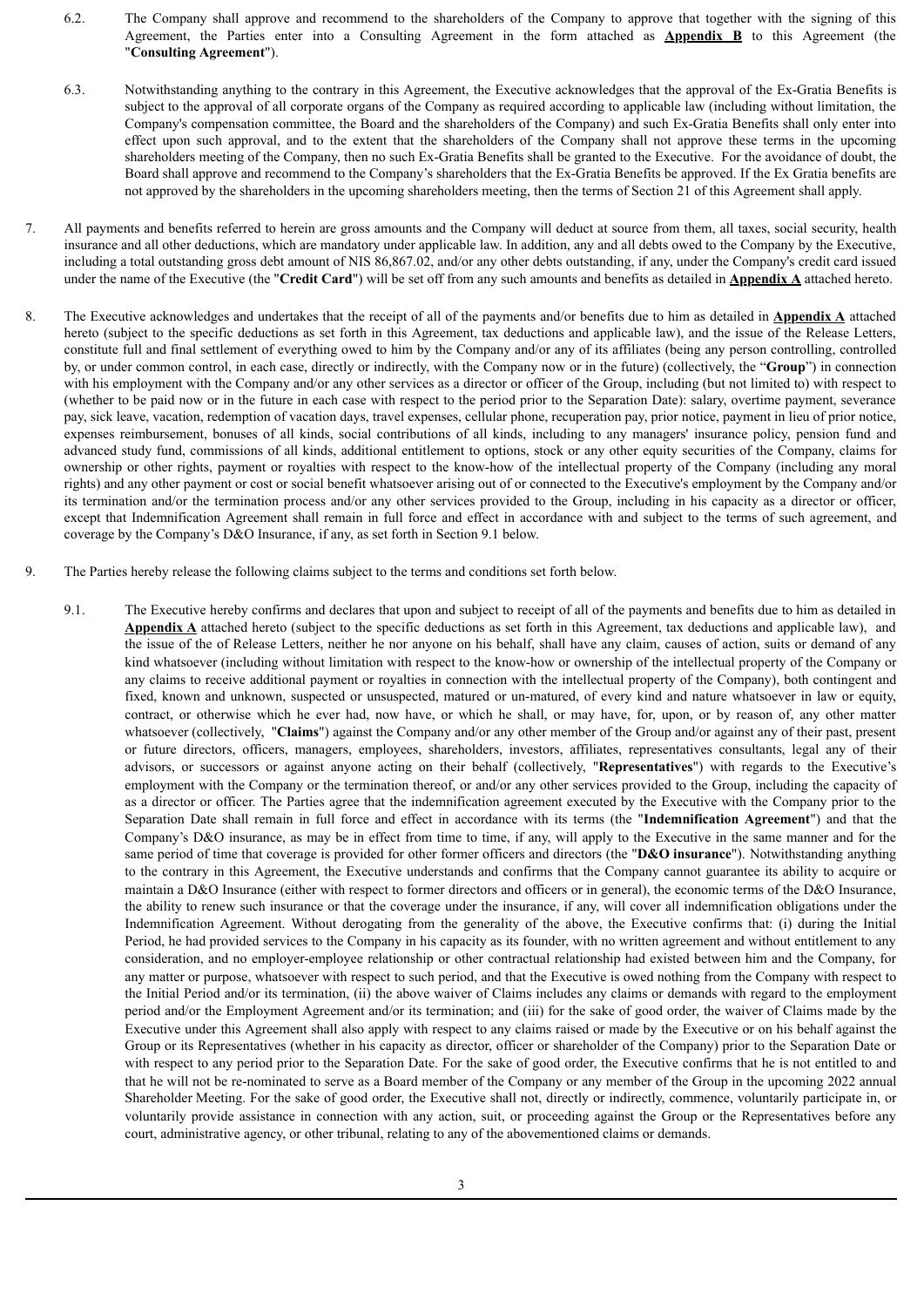- 9.2. The Company hereby confirms and declares that upon the resignation of the Executive pursuant to Paragraph 2 and complying with the terms of this Agreement, neither the Company nor anyone acting on its behalf, shall have any Claims against the Executive and/or any Representatives of the Executive with respect to the period prior to the Separation Date. For the sake of good order, the waiver of Claims made by the Company under this Agreement shall also apply with respect to any Claims raised or made by the Company or on its behalf against the Executive prior to the Separation Date or with respect to any period prior to the Separation Date.
- 10. Notwithstanding anything to the contrary in this Agreement, and without derogating from the generality of the above, and subject to any applicable law, the Executive confirms, agrees and covenants that:
	- 10.1. Until the Specified Date, Executive shall not vote against the Board's recommendations as submitted to the shareholders of the Company with respect to each election of directors and any removal of directors, in each case as set forth in the Company's applicable definitive proxy statement, consent solicitation statement, consent revocation statement, position or counter-position paper filed with the Securities and Exchange Commission (the "**SEC**") in respect thereof. In addition, with respect to the upcoming annual 2022 Shareholder Meeting, Executive shall not vote against the Board's recommendations with respect to the proposals to be submitted to the shareholders of the Company, as set forth in the Board's applicable definitive proxy statement or consent solicitation statement filed with the SEC in respect thereof;
	- 10.2. Until the Specified Date, without the prior written consent of the Board, Executive shall not, directly or indirectly:
		- 10.2.1. nominate or recommend for nomination a person (including the Executive) or agree to be nominated for election at any Shareholder Meeting at which directors of the Board are to be elected or any solicitation of written consents of shareholders of the Company;
		- 10.2.2. initiate, encourage or participate in any solicitation of proxies or consents in respect of any election contest or removal contest with respect to the Company's directors;
		- 10.2.3. submit any shareholder proposal for consideration at, or bring any other business before, any Shareholder Meeting;
		- 10.2.4. initiate, encourage or participate in any solicitation of proxies or consents in respect of any shareholder proposal for consideration at, or bring any other business before, any Shareholder Meeting;
		- 10.2.5. initiate, encourage or participate in any solicitation of written consents of shareholders of the Company;
		- 10.2.6. initiate, encourage or participate in any request to call a special meeting of the Company's shareholders;
		- 10.2.7. initiate, encourage or participate in any "withhold" or similar campaign with respect to any Shareholder Meeting;
		- 10.2.8. form, join or in any way participate in any group or agreement of any kind with respect to any voting securities of the Company;
		- 10.2.9. deposit any Company voting securities in any voting trust or subject any Company voting securities to any arrangement or agreement with respect to the voting thereof;
		- 10.2.10. demand an inspection of the Company's books and records;
		- 10.2.11. seek publicly, alone or in concert with others, to amend any provision of the Company's organizational documents;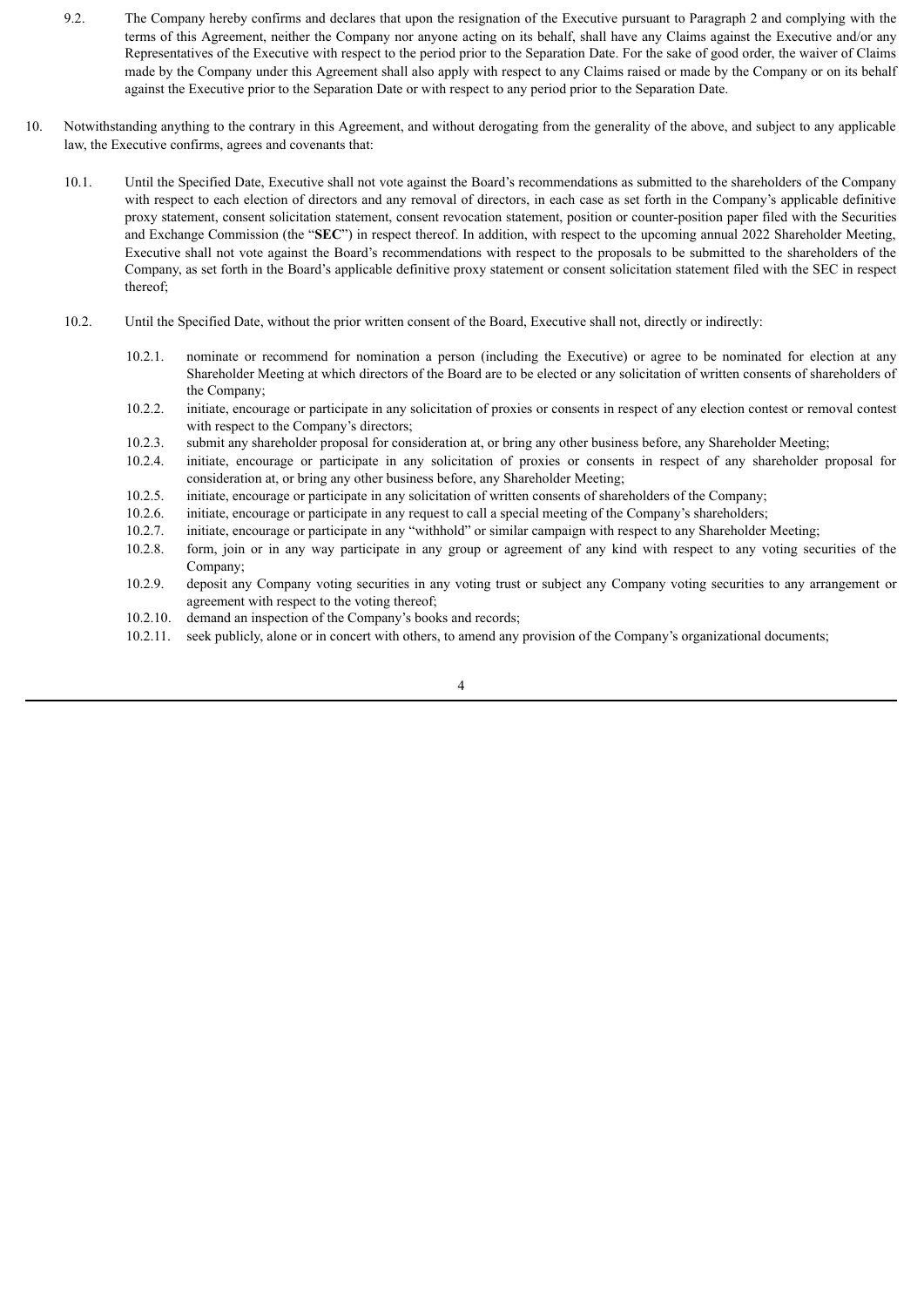- 10.2.12. effect or publicly seek to effect, offer or propose to effect, cause or participate as a buyer in, or in any way assist or facilitate any other person to effect or seek, offer or propose to effect or participate as a buyer in, any acquisition of more than 10.0% of any securities, or any material assets or businesses of the Company or any of its subsidiaries; any tender offer or exchange offer, merger, acquisition, share exchange or other business combination involving more than 10.0% of any of the voting securities or any of the material assets or businesses of the Company or any of its subsidiaries; or any recapitalization, restructuring, liquidation, dissolution or other extraordinary transaction with respect to the Company or any of its subsidiaries or any material portion of its or their businesses. For avoidance of doubt, nothing in this Section 10.2.12 is intended to restrict the Executive from accepting a public tender offer made according to the Israeli Companies Law and addressed to all holders of voting securities of the Company generally on a pro rata basis;
- 10.2.13. enter into any discussions, negotiations, agreements or understandings with any third party with respect to the foregoing, or advise, assist, encourage or seek to persuade any third party to take any action with respect to any of the foregoing in this Section 10, or otherwise take or cause any action inconsistent with any of the foregoing; or
- 10.2.14. take any action challenging the validity or enforceability of this Section 10 or this Agreement, or publicly make or in any way advance publicly any request or proposal that the Company or Board amend, modify or waive any provision of this Agreement.
- 10.3. Executive covenants and agrees that he shall not, directly or indirectly, alone or in concert with others, encourage, pursue or assist any other person to threaten, initiate or pursue, any lawsuit, claim or proceeding before any court or governmental, administrative or regulatory body (collectively and individually, a "**Legal Proceeding**") against or on behalf of the Company or any of its Representatives, except for any Legal Proceeding initiated solely to enforce this Agreement. Nothing herein shall prevent Executive from providing information to any regulatory or administrative body or court or other tribunal, if requested by such regulatory or administrative body, court or other tribunal, provided however that such request, shall not directly or indirectly be initiated by the Executive;
- 10.4. Specified Terms for this Section 10. "**Shareholder Meeting**" means each annual or special meeting of shareholders of the Company, or any other meeting of shareholders held in lieu thereof, and any adjournment, postponement, rescheduling or continuations thereof. "**Specified Date**" means the next day following the date of the 2023 final annual general meeting of shareholders of the Company (including to the extent such 2023 annual general meeting has been adjourned, postponed or, rescheduled). The terms "**Affiliate**" and "**Associate**" (and any plurals thereof) have the meanings ascribed to such terms under Rule 12b-2 promulgated by the SEC under the Exchange Act of 1934, as amended (the "Exchange Act") and shall include all persons or entities that at any time prior to the Specified Date are Affiliates or Associates of such person or entity.
- 11. By no later than the Separation Date, the Executive shall return to the Company all documents, information, reports, possessions or other assets (whether electronic or otherwise) belonging to the Company and/or the Group, which are in his possession or under his control, including without limitation, the Company's Credit Card (which for the sake of good order shall be canceled as of such date), laptops and Company's smartphone. It is agreed that the Executive shall be entitled to transfer, on the Separation Date, the Company's cell phone number currently used by the Executive to a new personal account in a telecom provider (as elected by the Executive) to be listed under his personal name and to be paid by the Executive. Furthermore, by no later than the Separation Date, the Executive shall provide the Company with a list of all passwords, write-protect codes and similar access codes used in the context of his work, except to the extent needed by Executive to carry out his duties under the Consulting Agreement and as approved by the Company prior to the Separation Date, provided that upon termination of the Consulting Agreement, any such passwords or similar access shall be provided to the Company. In addition, it is hereby agreed that the Executive shall be entitled to acquire the Company's laptop, which was provided to him by the Company (the "**Laptop**"), based on the book value of such Laptop, which such book value will be set off from the amounts detailed in **Appendix A** attached hereto or from the Executive's last salary (and the consent to such reduction is hereby given by the Executive), and accordingly, the ownership and title of such Laptop will be transferred to the Executive upon the Separation Date. The Executive agrees to delete all Company information, systems and/or data saved or used on the Laptop and/or to the extent requested by the Company, to provide the Laptop prior to the Separation Date to the Company's IT team or to another service provider elected by the Company in order to allow the Company to delete such Company information, systems and/or data saved or used on the Laptop, in accordance with the input of the Company's IT experts.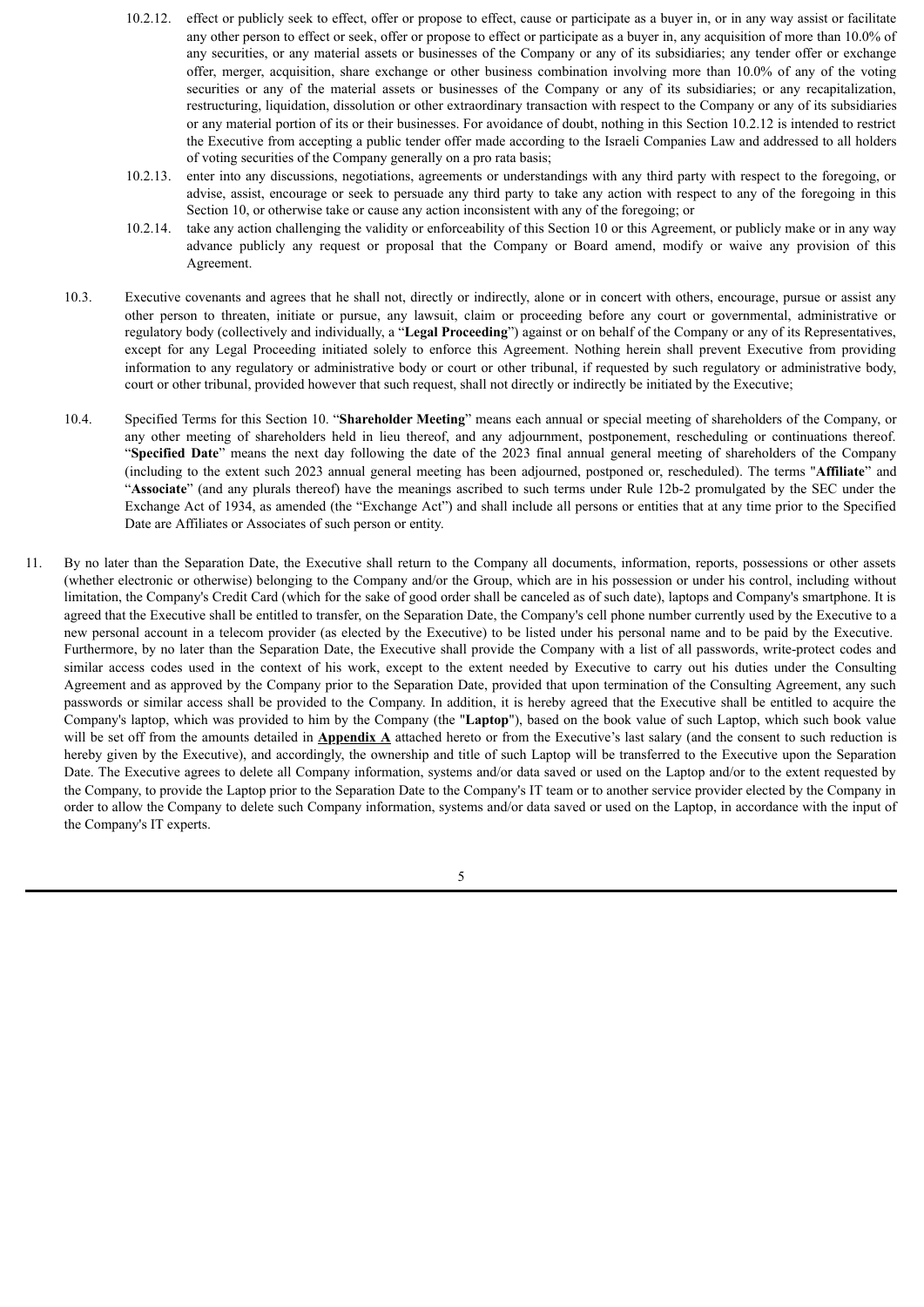- 12. The Executive acknowledges that up to the Separation Date and subject to any applicable law, all information stored in the Laptop shall be regarded as business information and the Company shall have access thereto, for the purpose of ensuring the continuity of its business activities, and to the extent any Company's information is still stored in the Laptop following the Separation Date, the Executive agrees to delete such information and not to use it for any purpose. The Executive hereby expressly and voluntarily agrees that until and after the Separation Date, the Company or any other relevant member of the Group shall have access to all information (including files) located on computers (except for the Laptop once purchased by the Executive) and in email accounts, which were placed at his disposal by the Company during the course of his engagement with the Company, for the purpose of ensuring the continuity of the Group's business activities until and after the Separation Date. Subject to any applicable law, the Executive hereby waives any claim against the Company and the Group based on violation of privacy rights with regard to all of the above mentioned in this Section 12.
- 13. Each Party undertakes to preserve the reputation of the other Party (including all members of the Group and their Representatives), and to refrain from any act or omission, which is likely to harm such reputation. Without derogating from the generality of the above, each Party further undertakes that they will not, directly or indirectly, make, public or issue, or cause to be made, published or issued, or communication that might reasonably be construed to be, untrue, disparaging or derogatory, written or oral statements whatsoever concerning the other Party (and/or any member of the Group or their Representatives). Notwithstanding any provision hereof to the contrary, the Executive and the Company shall be entitled to make any disclosure required by applicable law, including by the rules of the NASDAQ Global Stock Market, the Securities Act of 1933, as amended (the "**Securities Act**"), the Exchange Act and FINRA.
- 14. Notwithstanding anything to the contrary herein, the Executive understands and confirms that there may be tax implications as a result of the approval of the Amended Options Terms, including disqualification from preferential tax treatment. The Executive irrevocably agrees to solely bear any tax consequences (if any) associated with the approval of the Amended Options Terms in any territory or under any applicable law. The Executive understands that the Company does not assume any responsibility to advise the Executive on these matters, which shall remain solely and exclusively the responsibility of the Executive and his legal and tax advisors. The Executive will indemnify the Company and hold the Company harmless against and from any and all liability for any such tax or interest or penalty thereon, including, without limitation, liabilities relating to the necessity to withhold, or to have withheld, any such tax from any payment made to the Executive. The Company shall not be liable for the aforementioned taxes, directly or indirectly, nor shall it be required to pay such taxes. The Executive will not be entitled to receive from the Company any shares to be issued upon the exercise of Existing Options until the full payment of the applicable exercise price and the applicable Executive's tax liabilities arising from such Existing Options, if any, as may be required by the applicable law, at the discretion of the Company. By signing below, the Executive hereby confirms that he will bear any legal and tax consequences, if any, in any territory and under any applicable law, associated with the abovementioned, and the Company shall be entitled to withhold at source any taxes as may be required according to any applicable law as a result of the approval of the Amended Options Terms (including without limitation, as a result of disqualification from preferential tax treatment).
- 15. Until and after the Separation Date, the Executive undertakes to fully and truthfully cooperate with any requests by the Company and any other member of the Group, in connection with any existing, potential or future issues relating to events or matters that arose during or in connection with his engagement with the Company, or of which he may have knowledge.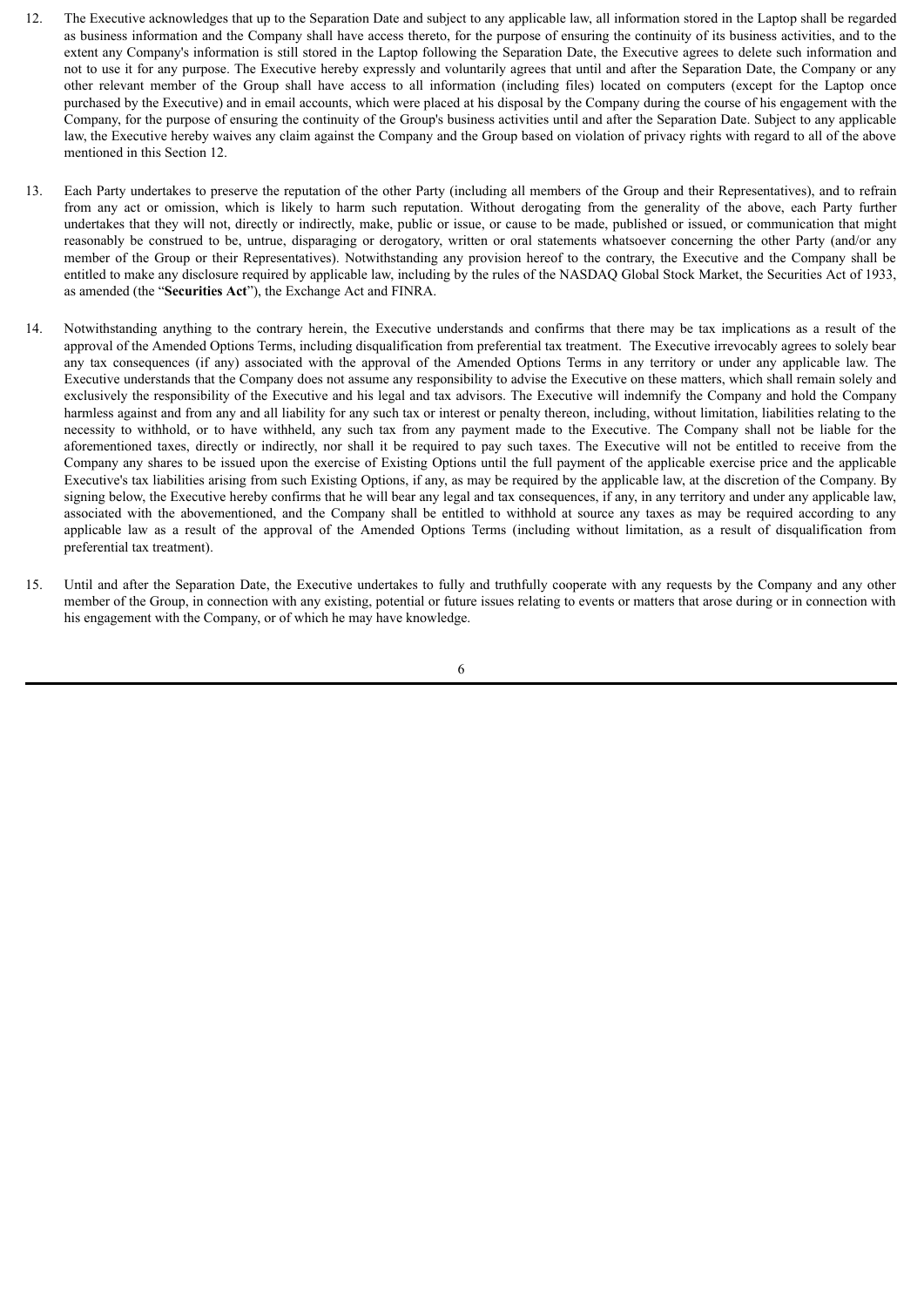- 16. The Executive and the Company each acknowledge that the undertakings contained in this Agreement are irrevocable and that each shall be relying upon the undertakings of the other Party. Each Party further acknowledges that the willingness of the other Party to be bound by the terms of this Agreement is based strictly upon the other Party's agreement to be bound the terms of Agreement.
	- 16.1. If a breach is committed by the Executive of any of his obligations under Sections 2, 8, 9.1, 10 and 13 of this Agreement or any other material breaches of this Agreement as finally determined by an arbitrator, under the provisions of Section 17, then the Executive shall not be entitled to the Ex-Gratia Benefits, and if already granted to him, then (without duplication) and in addition to any other remedies or causes of action the Company or the Group may otherwise have at law  $-$  (i) the amounts representing the value of such Ex-Gratia Benefits as of such date will be repaid by the Executive to the Company no later than 7 days from the Company's first demand, together with linkage and interest according to law (any with respect to any shares issued as a result of the exercise of the Existing Options (with the Amended Options Terms), such amount shall include the amount of any proceeds of the sale or gain realized on the sale of such underling shares), or (ii) the Existing Options (with the Amended Options Terms), and any shares issued upon the exercise of such options shall be subject to the Company's claw-back or recoupment such that the Existing Options (with the Amended Options Terms) held by the Executive shall be cancelled by the Company and/or the Company shall forfeit and cancel such underlying shares which such shares will be transferred to the Company for no consideration; *Provided however* that prior to submitting any claim for arbitration, the Company shall provide the Executive with a 7 days prior written notice which will describe the alleged breach and will provide the Executive with the opportunity to cure such breach during such 7 day period, to the extent such breach can be cured at no harm to the Company as noted above The rights under this subsection and any dispute regarding the rights under this Section 16.1 shall be subject to the arbitration provision in Section 17.
	- 16.2. With regards to any other breaches of the Executive that are not covered in Section 16.1 above and with regard to any breach of this Agreement by the Company, the injured Party shall be entitled to the remedies prescribed by law. Subject to any law, any claim and any dispute regarding such alleged breach shall be resolved according to the arbitration provision in Section 17, *provided however* that prior to submitting any claim for arbitration, the Party claiming breach shall provide the other Party with a 7 day prior written notice which will describe the alleged breach and will provide the other Party with the opportunity to cure such breach during such 7 day period, to the extent such breach can be cured at no harm to the aggrieved Party.
- 17. This Agreement shall be governed by and construed in accordance with the laws of the State of Israel. Any dispute arising out of or relating to this Agreement that cannot be resolved amicably by the Parties shall be settled in arbitration. The Parties shall mutually appoint one arbitrator (the "**Arbitrator**"), and if the Parties are unable to agree on the identity of the Arbitrator, within seven (7) days from the request of one of the Parties, each Party may apply to the Head of the Israeli Bar Association to appoint an Arbitrator who is a former Israeli judge. This Section 17 shall be treated as an arbitration contract between the Parties to the Agreement for all intents and purposes and the provisions of the Israeli Arbitration Law of 1968 (the "**Arbitration Law**") shall be applied to the arbitration proceedings and the Arbitrator, unless the Parties to such arbitration proceedings expressly agree to the contrary in writing. The Arbitrator will be subject to the rules and regulation of Israeli substantive law, however shall not be subject to any evidence rules or regulations and any procedural rules and regulations. The Arbitrator shall make a detailed, reasoned determination in writing within no more than sixty (60) days from his or her appointment. The Arbitrator shall be required to give reasons for his or her ruling and his or her decisions, and he or she shall record the main points said by the parties, their representatives and the Arbitrator himself or herself, in the course of the arbitration. The Arbitrator's fees shall be paid by the Parties to the arbitration proceedings, shared equally between them, unless the Arbitrator rules otherwise, provided that at the end of the arbitration, the Arbitrator shall issue an order regarding the payment of cost and fees from the arbitration to be paid by the losing party to the prevailing party in the arbitration, as shall be determined by the Arbitrator. Unless the Parties expressly agree to the contrary in writing, the arbitration proceedings shall be held in Tel Aviv, Israel. Any of the Parties to the arbitration proceedings shall be entitled to request to appeal any arbitration ruling given by the Arbitrator before a duly authorized court, if that party believes that the Arbitrator has made a basic error in the application of the law that could result in a miscarriage of justice. The appeal process and procedures shall be governed by Section 29B of the Arbitration Law. The arbitrator may, at the request of a party, order provisional or conservatory measures and remedies (including, without limitation, preliminary injunctions and interim remedies) and, to the extent permitted by applicable law, the parties shall be able to enforce the terms and provisions of such orders in any court having jurisdiction. This provision shall not prohibit the Parties from applying to an authorized court requesting provisional or conservatory measures and remedies (including, without limitation, preliminary injunctions and interim remedies).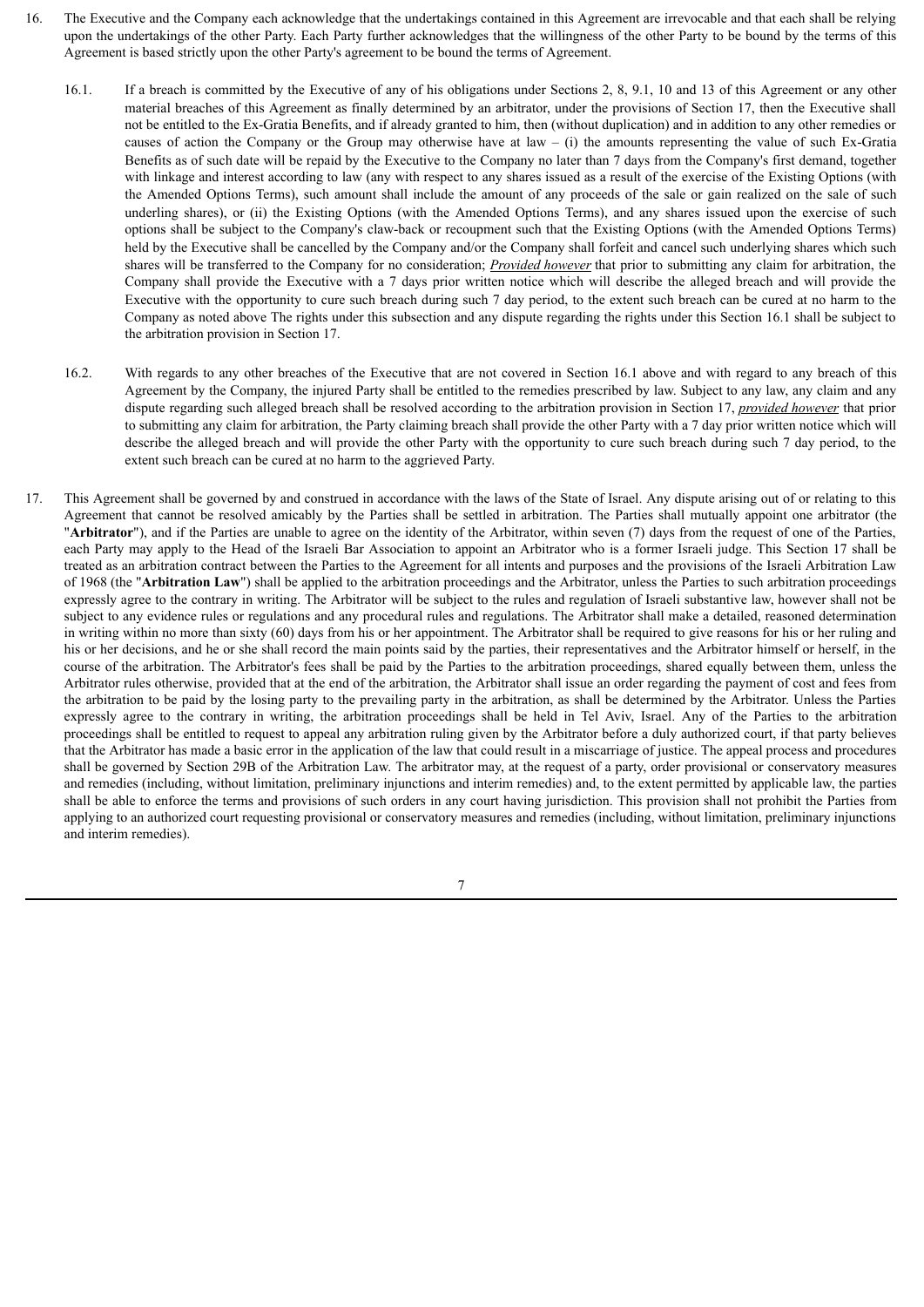- 18. The Executive's undertakings hereunder are in addition to, and do not derogate from, any obligation to which he may be subject under applicable law or any Group policy or agreement (whether towards the Company or any other member of the Group).
- 19. Without prejudice to the provisions of the Employment Agreement that continue beyond the Separation Date, this Agreement represents the complete agreement between the parties with respect to the subject matter hereof. This Agreement shall not be altered or modified except by the mutual agreement of the Executive and the Company, evidenced in writing.
- 20. The Parties undertake to maintain all of the terms of Executive's engagement with the Company and all matters concerning the separation therefrom, as well as the content of this Agreement, strictly confidential, except as otherwise required by any applicable law including by the rules of the NASDAQ Global Stock Market, the Securities Act, the Exchange Act and FINRA. For the avoidance of any doubt, the Company and the Executive shall be entitled to consult with their legal and tax advisors regarding this Agreement. Notwithstanding the foregoing, the Executive acknowledges that following the execution of this Agreement, as required by applicable law including by the rules of the NASDAQ Global Stock Market, the Securities Act, the Exchange Act and FINRA, the Company will be required to make public filings with the SEC (including under Form 8-K) with respect to the entry into this Agreement and may be required to publish this Agreement and/or to describe the terms of this Agreement in connection with the upcoming 2022 annual Shareholders Meeting (including for the approval of the Ex-Gratia Benefits) or under any other public discourse as may be required thereafter by applicable law or regulation (e.g., Form 10-K). Except as set forth above, neither party shall, either directly or indirectly, file or make any press release relating to subject matter of this Agreement, without the prior written consent of the other, provided however the Parties shall mutually agree on the wording of the press release to be made and filed as an exhibit to a Form 8-K in connection with the execution of this Agreement.
- 21. The provisions of Section 6 of this Agreement are subject to and shall only enter into effect upon the receipt of the approval by all corporate organs of the Company as required according to applicable law (including without limitation, the Company's compensation committee, the Board and the shareholders of the Company). For the sake of good order, notwithstanding anything to the contrary in this Agreement, no Ex-Gratia Benefits will be made to the Executive to the extent the shareholders of the Company have voted against the approval of such Ex-Gratia Benefits. If the Ex Gratia benefits are not approved by the shareholders of the Company, then effective as of such vote of the shareholders, Sections 6, 8, 9, 10, 13 and 16.1 of this Agreement shall become immediately null and void (as-if such sections were deleted in their entirely from this Agreement), and any other sections of this Agreement shall remain in full force and effect and binding against the Parties in accordance with their terms irrespectively of such vote.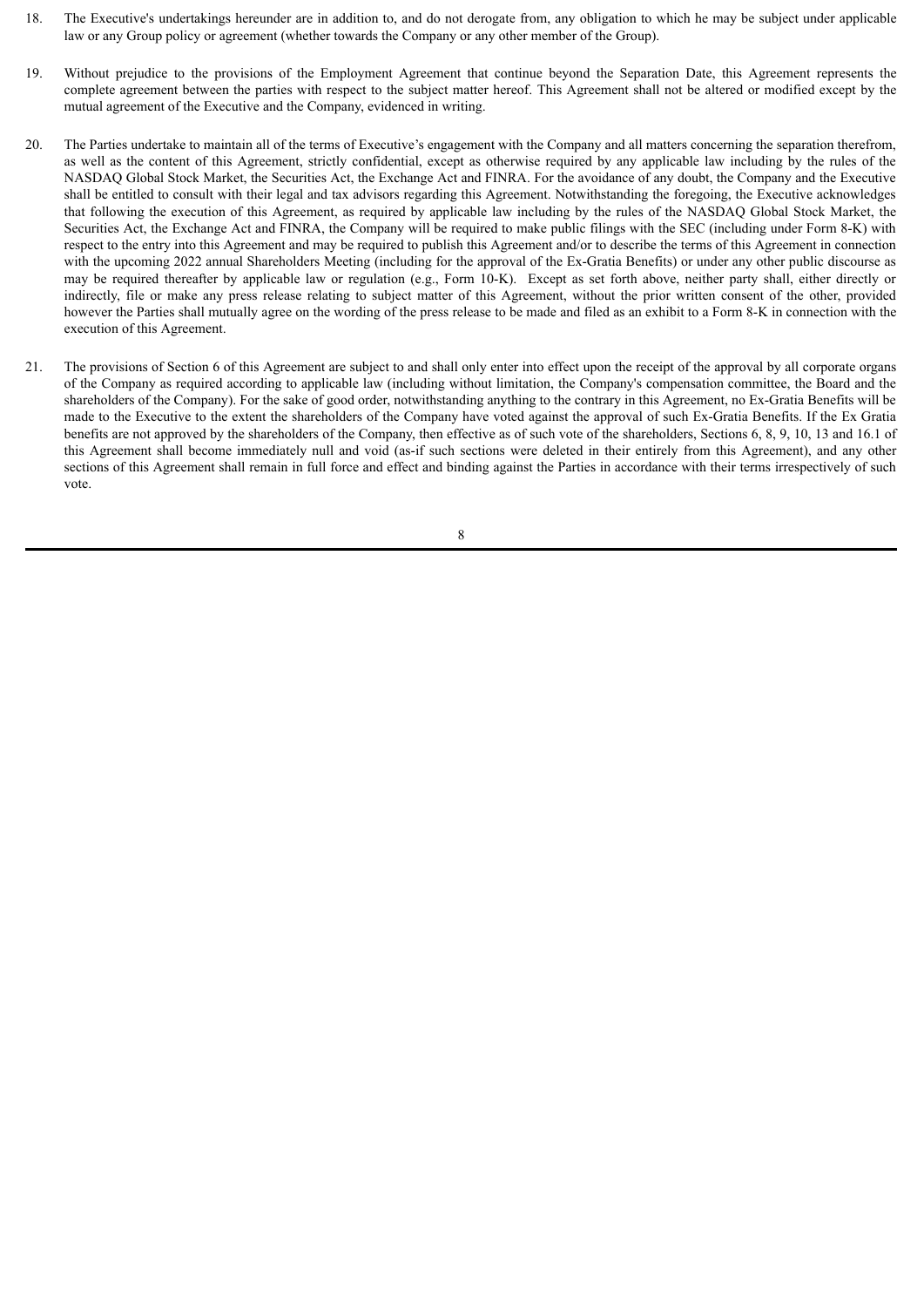- 22. For the avoidance of any doubt, this Agreement shall be deemed a settlement and an admission of payment for the purposes of section 29 of the Severance Pay Law – 1963.
- 23. Each Party, acknowledges and agrees that irreparable injury to the other Party may occur in the event any provision of this Agreement were not performed in accordance with such provision's specific terms or were otherwise breached or threatened to be breached and that such injury would not be adequately compensable by the remedies available at law (including the payment of money damages). It is accordingly agreed that, each Party, shall each be entitled to specific enforcement of, and injunctive relief to prevent any violation of, the terms hereof, and the other Party hereto shall not take action, directly or indirectly, in opposition to the initiating Party seeking such relief on the grounds that any other remedy or relief is available at law or in equity. This Section 23 shall not be the exclusive remedy for any violation of this Agreement.
- 24. Each of the parties hereto shall perform such further acts and execute such further documents as may reasonably be necessary to carry out and give full effect to the provisions of this Agreement and the intentions of the parties as reflected thereby.
- 25. The Executive declares that he is fully aware of his rights according to law and that this Agreement is signed by him of his own free will after having checked all accounts with the Company and after having investigated all rights against the Company. The Executive further acknowledges that he has had the opportunity to consult with any counsel of his choice, including legal and tax advisors.

| /s/ Phillip Schwartz         | 6/15/2022 |
|------------------------------|-----------|
| <b>Executive's Signature</b> | Date      |
| /s/ Jerry Lieberman          | 6/15/2022 |
| <b>Company's Signature</b>   | Date      |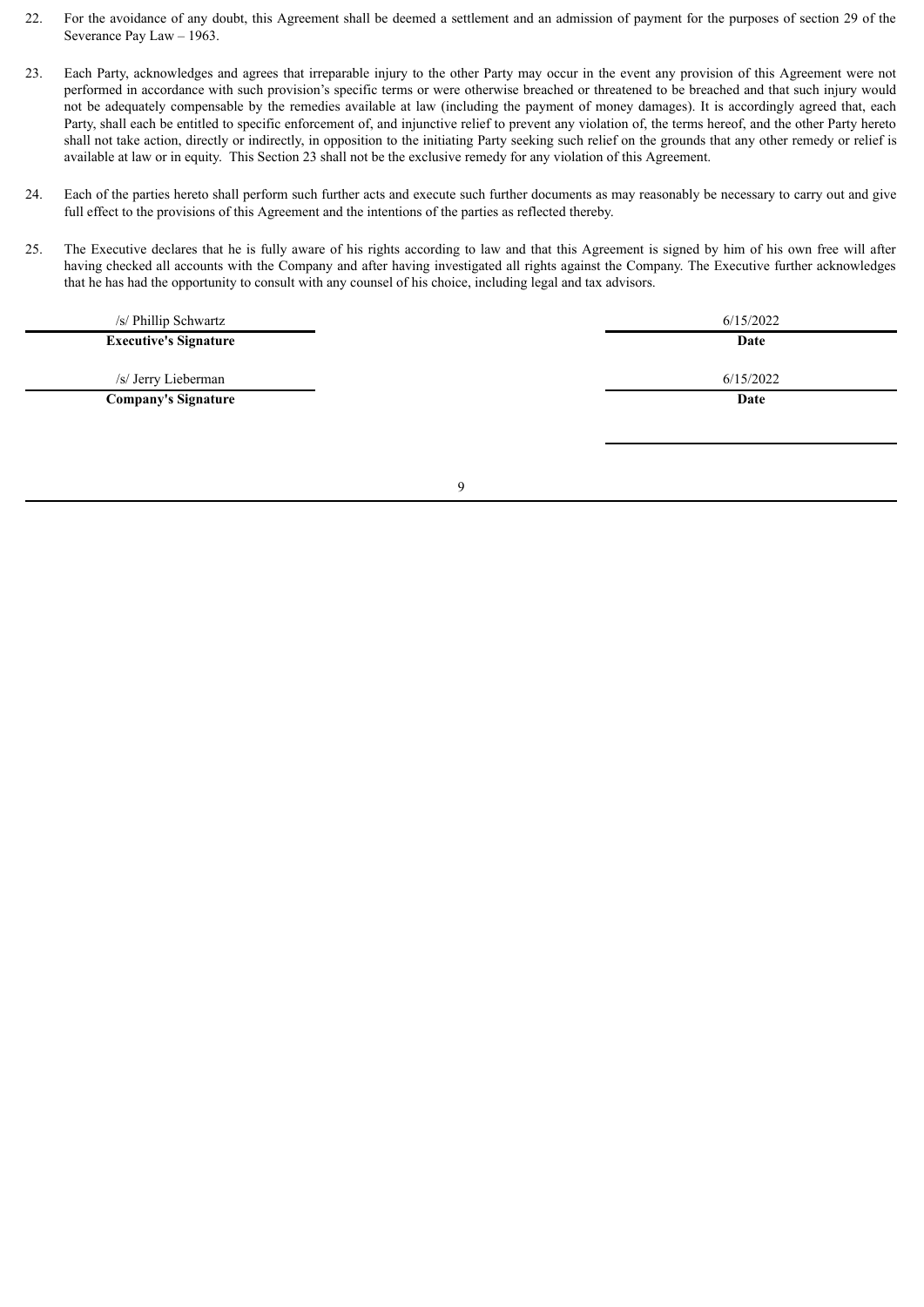#### **Appendix A**

- a. Accrued and unused vacation days as of the Separation Date: NIS 416,533 (for 100.74 days; the final amount shall be based on the final number of lawfully accrued vacation days; estimated number may change based on vacation use until the Separation Date); and
- b. Recuperation pays as of the Separation Date: NIS 171.56 (for 0.45 days);
- c. Severance pay shortfall shortfall severance pay amount for the employment period between June 1, 2010 and December 31, 2013 calculated as follows: (a) statutory severance pay amount, which is NIS 321,067 calculated as follows NIS 89,600\*3.5833 (monthly salary\*number years), minus (b) the amounts accrued in the severance component of the Executive's pension arrangement for such period, as detailed in the letter issued by the pension insurer.
- d. Separation payment in the total gross amount of NIS 537,600.
- e. Reimbursement for pre-approved business expenses until the Separation Date, in accordance with the Company's policies, provided that all relevant receipts, invoices and documentation for such expenses are submitted at least three (3) days prior to the Separation Date (for the sake of clarity, the Executive shall not be entitled to submit any other expenses or invoices following such date and no reimbursement of expenses whatsoever shall be made by the Company following such date).
- \* Final number of vacation days will be adjusted in accordance with actual use until the Separation Date.

\*\*\*\*\*\*\*\*\*\*\*\*\*\*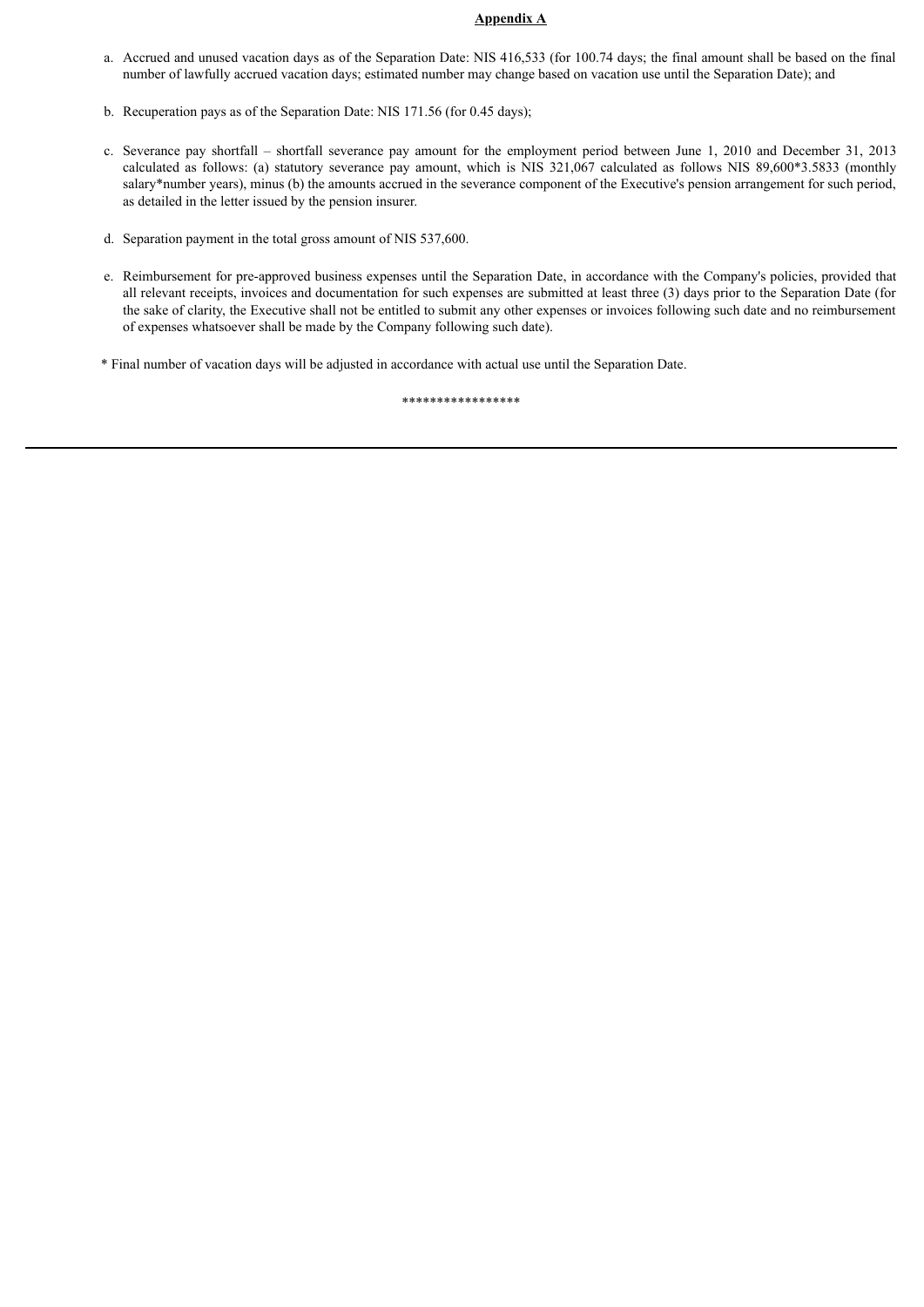#### **CONSULTING AGREEMENT**

This Consulting Agreement (the "**Agreement**") is entered into on June 15, 2022 by and between Entera Bio Ltd., company number 444958743 of Hi-Tech Park 2/5 Givat-Ram, PO Box 39098, Jerusalem, Israel (the "**Company**"), and Phillip Schwartz, ID number 343880345 of David Alro'i 5(aleph) 35, Jerusalem, Israel (the "**Consultant**"). The Company and the Consultant are each a "**Party**" and together are the "**Parties**".

#### **WHEREAS:**

- (A) The Company wishes the Consultant to provide it with business development services with respect to specific scientific matters or agreed assignments, only if, and as requested and needed by the Company, from time to time, and as shall be agreed by the Parties in writing (including with respect to the applicable Fees for each such matter) in advance (the "**Services**") and the Consultant agrees to provide the Services, as an independent contractor as of July 22, 2022 (the "**Commencement Date**");
- (B) The Consultant warrants that he has the ability, experience, expertise and resources to provide the Services and to perform all of his obligations hereunder and that he wishes to provide the Services to the Company from the Commencement Date;

**NOW THEREFORE**, in consideration of the mutual promises, covenants and understandings contained herein, the parties agree as follows:

#### **1. Recitals, Headings and Interpretation**

1.1 The recitals and appendices form part of this Agreement. Headings are for reference purposes only and shall not in any way affect interpretation of this Agreement.

#### **2. Representations, Duties and Undertakings of Consultant**

- 2.1 The Consultant warrants that he has all the approvals, permits and licenses that are or may be required under any law for the provision of the Services, to the extent that such are required, and that he will have all such approvals, permits and licenses at all times during the term of this Agreement.
- 2.2 The Consultant warrants and undertakes that there is no legal, commercial, contractual or any other restriction, which precludes or might preclude him from signing this Agreement or fully performing his obligations pursuant to this Agreement.
- 2.3 The Consultant undertakes that if there should, at any time during the entire term of the provision of the Services under this Agreement, occur anything to prevent him from providing the Services at the required level and quality, the Consultant shall notify the Company immediately and, the Company shall be entitled to terminate the Agreement by immediate notice, without advance warning and without the requirement to make any payment by the Company to the Consultant in respect of the termination, except for payment for services actually performed upon the date of receipt of the Company's notice of termination.

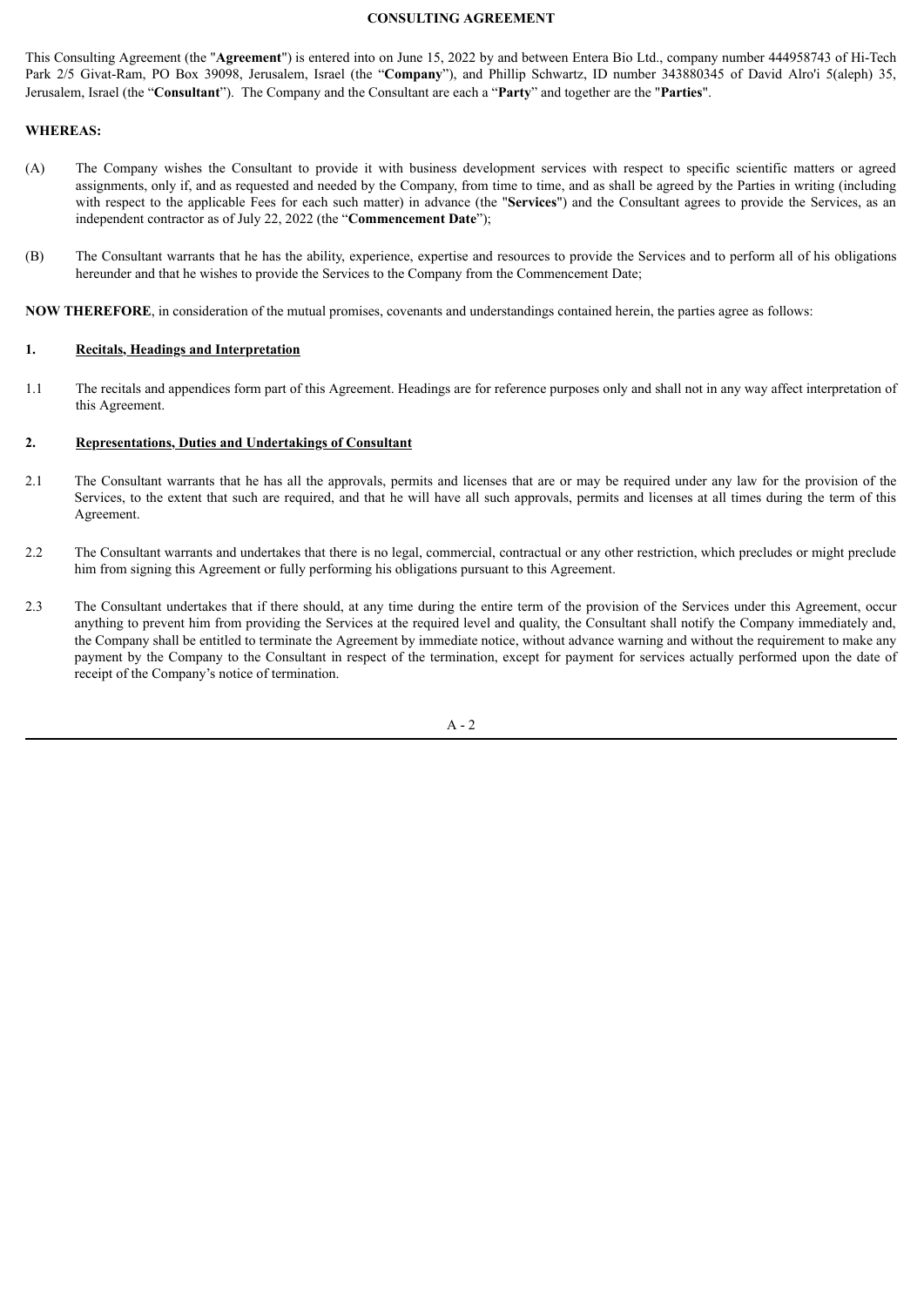- 2.4 Without derogating from the generality of the above, no work performed hereunder shall infringe any copyright, patent, trademark, trade secret or other proprietary right of any third party and, in providing the Services, the Consultant shall comply with all applicable laws.
- 2.5 The Consultant undertakes to provide the Services to the Company in accordance with the provisions of this Agreement and with the Company's policy guidelines, and other relevant instructions to be provided to the Consultant from time to time by the Company, and Consultant shall comply at all times during the term with such instructions, Company's polices and the applicable law.
- 2.6 The Consultant undertakes to provide the Services with the highest level of professional skill and care, dedication, loyalty and in good faith. Furthermore, the Consultant shall use best endeavors to protect the good name of the Company and shall not perform any act that may bring the Company into disrepute.
- 2.7 The Consultant shall not, offer, promise, give, authorize, solicit or accept, directly or indirectly, any unlawful pecuniary or other advantage of any kind including any perquisite, commission, rebate, discount or gratuity in cash or in kind, from any third party which has or is likely to have a business relationship with the Company, and will in no way contravene any applicable law related to anti bribery and corruption. In the event that any of the activity described above, in this Section 2.7, in relation to the Company is brought to the Consultant attention, the Consultant hereby commits to immediately notifying the Company's CEO.
- 2.8 Where the Consultant discovers, or ought reasonably to have discovered, that he has or might have at some point in the future, any personal interest in the Company business (except in his capacity as a shareholder of the Company), or a conflict of interest arising out of or in connection with the Services then, immediately upon discovery, the Consultant shall notify the same to the Company in writing. Without derogating from any other rights under this Agreement or under law, the Company may require the Consultant to cease having any such personal interest or conflict of interest, as the case may be or to immediately terminate this Agreement, without any advance notice. The Consultant shall not be entitled to any damages or payment other than Fees for Services provided to the Company prior to termination.
- 2.9 The Consultant agrees that subject to any applicable law, the Company and any related entity may monitor the Consultant's use of their systems and monitor, copy, transfer and disclose all electronic communications and content transmitted by or stored in such systems, regardless of the location, time or purpose of such use, in pursuit of the Company's legitimate business interests, in accordance with the Company's policy as in effect from time to time. For the purposes of this Section, systems include: telephone, computers, computer system, internet server, electronic database and software, whether under the Consultant's direct control or otherwise.
- 2.10 The Consultant agrees of his own free will, that all the information in this Agreement and any information concerning the Consultant gathered by the Company, including before the execution of this Agreement, will be held and managed by the Company or on its behalf, inter alia, on databases according to law, and that subject to any applicable law the Company shall be entitled to transfer such information to third parties, in Israel or abroad (including to countries which have a different level of data protection than that existing in Israel). The Company hereby undertakes that the information will be used and/or transferred for legitimate business purposes only.

A - 3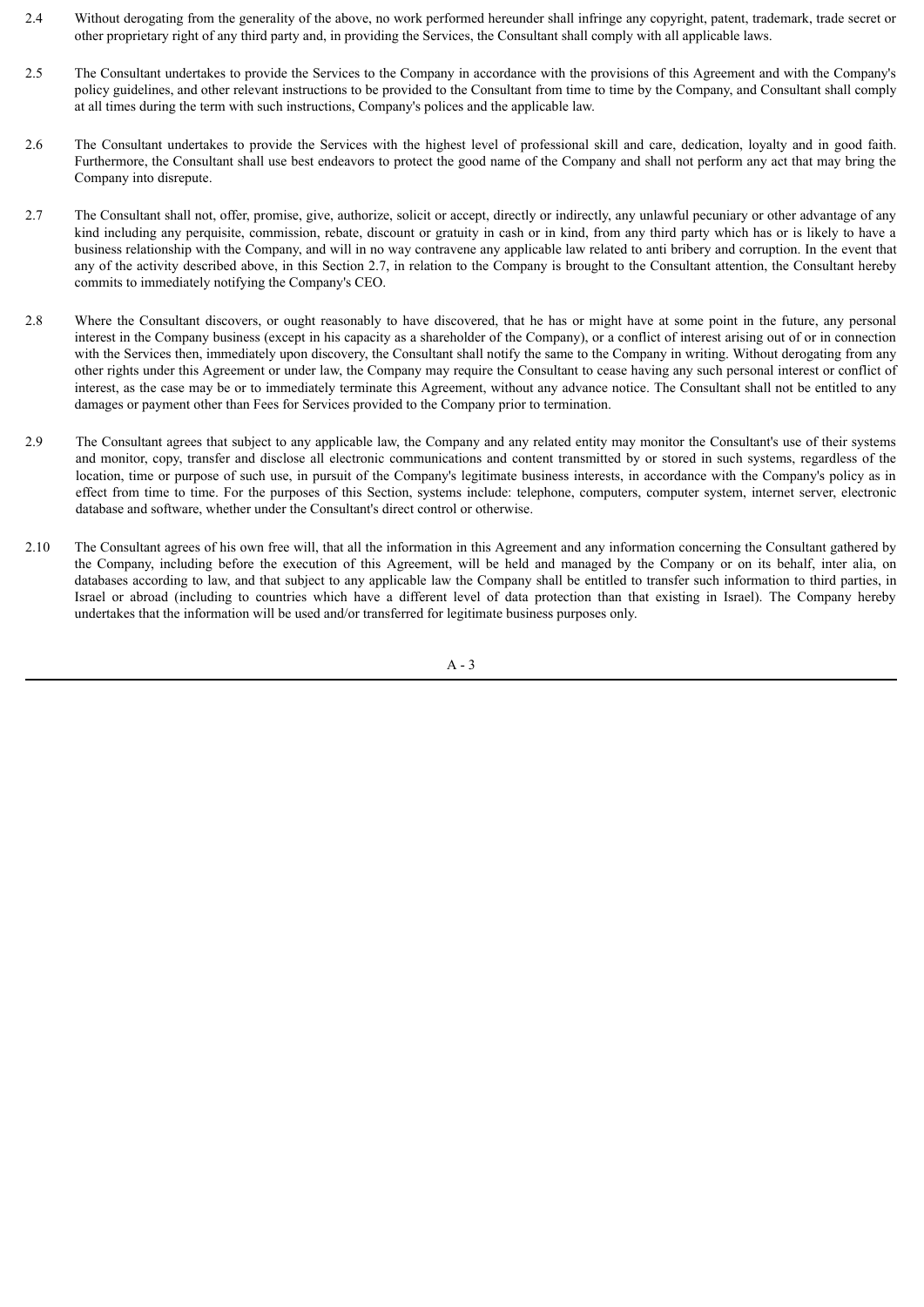2.11 During the term of this Agreement, the Consultant shall not be engaged (in any capacity whatsoever) in any occupation which may conflict with or breach any of his duties, undertakings or covenants towards the Company and for the avoidance of doubt, shall not be engaged with any third party whose business interests compete with those of the Company, and its affiliates, being persons or entities which control, are controlled by or are under common control with the Company now or in the future (individually and collectively referred to as the - "**Group**").

#### **3. The Services**

- 3.1 The Consultant shall provide the Company with the Services, at a scope as requested and needed by the Company, if any, from time to time (the "**Scope**"). Notwithstanding anything to the contrary in this Agreement, the Consultant shall provide the Company with such Services as shall be agreed by the Parties, in advance and in writing (subject to a specific statement of work to be signed by the Parties), in each case prior to provision of any such specific Services, and subject to the agreement by the Parties with respect to the Fees for each such assignment.
- 3.2 In providing the Services, the Consultant shall act in accordance with the directions of the Company's CEO, or such other person as directed by the Company, at the Company's sole discretion.
- 3.3 The Consultant shall provide the Services personally, and shall not have any other person or entity perform any of the Services, except with the Company's prior written consent.
- 3.4 The Consultant is aware of the need for travel outside of Israel, and hereby agrees to perform such travel (all expenses of such travel will be paid by the Company in accordance with the Company's travel and expense policy) as may be reasonably necessary to perform the Services to the level required under this Agreement.
- 3.5 The Consultant shall provide the Company with reports, in the manner and form, as may be requested from time to time by the Company.
- 3.6 The Consultant shall be responsible, at his own expense, for obtaining all of the equipment, which shall be necessary in order to enable him to provide the Services according to this Agreement.
- 3.7 The Consultant shall have no authority to bind the Group, to sign or commit to any agreement or obligation on behalf of the Group (for the sake of good order, the Consultant shall have no signatures rights in the Group, whether in general or with respect to their bank accounts). At all times, the Consultant shall not make any representation or public disclosure with respect to the Company or its business and affairs without a prior written confirmation from the Company.

 $A - 4$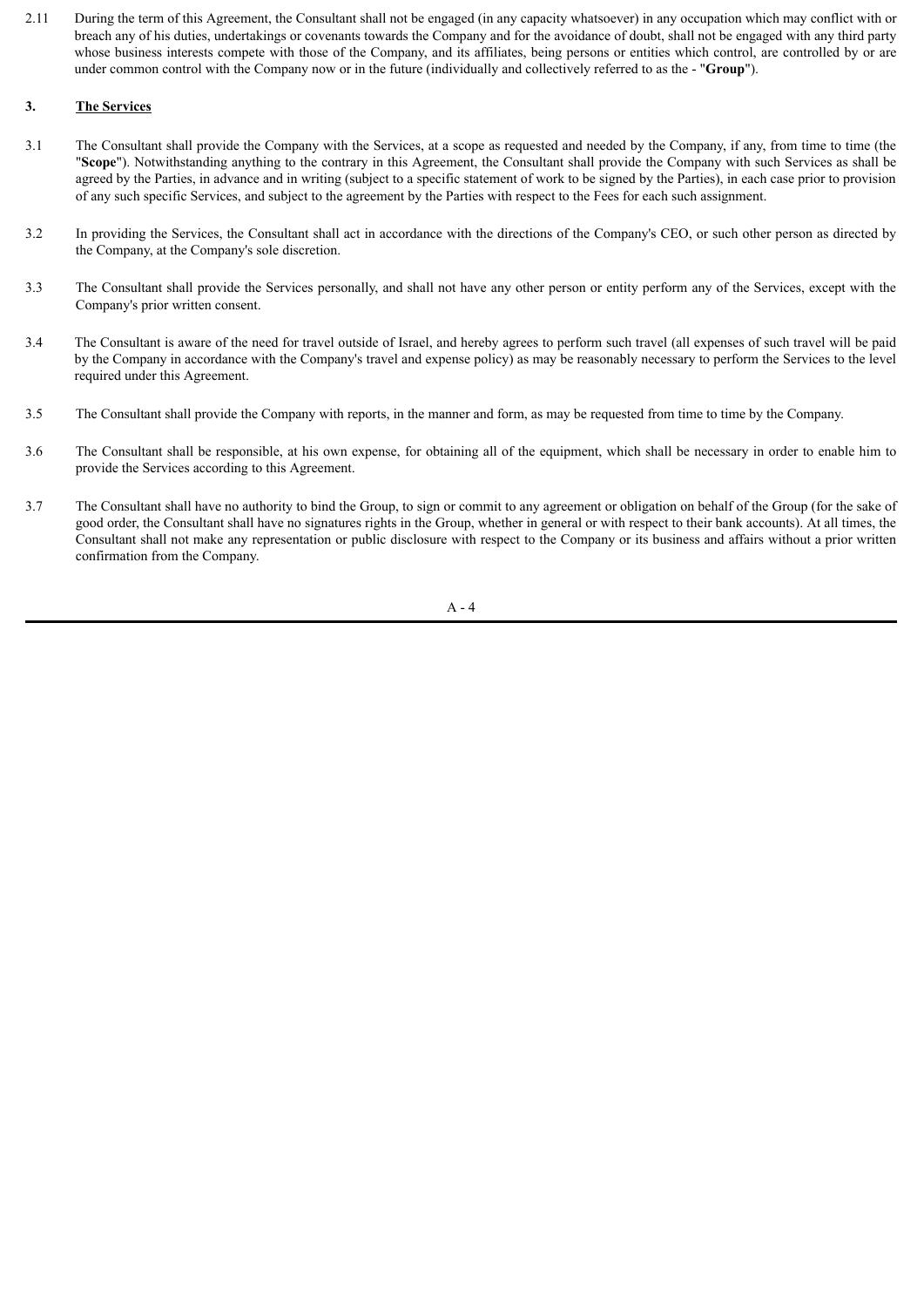#### **4. Remuneration**

- 4.1 Subject to the fulfillment of all of the Consultant's obligations hereunder, the Company shall pay the Consultant a gross fee for the Services to be provided by the Consultant, if any in such amount (fixed, hourly rate or other form) as shall be agreed by the Parties, from time to time in advance and in writing, as shall be reflected in one or more statements of work agreed by the Parties (the "**Fee**") plus VAT.
- 4.2 The Consultant shall provide a proper tax invoice on a monthly basis, by no later than the last day of each calendar month in which the Services were rendered, with regard to any payment to be paid by the Consultant. Payment will be made on a monthly basis, within 30 days from the end of the month in which the Consultant delivered such invoice to the Company.
- 4.4 The Consultant shall not be entitled to any further compensation in connection with the Services other than the Fee, except as otherwise stated in this Agreement.
- 4.5 The Consultant shall be responsible for, and shall indemnify and hold the Company harmless from, all payments and taxes required to be made to the National Insurance Institute, any taxation body or other third party in consequence of the provision of the Services hereunder or the remuneration provided in connection therewith.
- 4.6 Notwithstanding the above, the Company shall withhold all taxes and compulsory payments on any payment and/or benefit to the Consultant to the extent that such taxes and compulsory payments are required by any applicable law to be withheld at source.

#### **5. Status of Parties**

- 5.1 The relationship between the Consultant and the Company hereunder is one of independent contractor and no employment relationship exists between the Company and the Consultant. The Consultant warrants that he maintains financial books in accordance with applicable law and that he is duly registered with the income tax authorities, value added tax authorities and National Insurance Institution as an independent contractor.
- 5.2 The Consultant is fully aware to all rights, benefits and entitlements (whether monetary or not) which he will not receive in light of his requirement to be engaged as an independent contractor. The Consultant declares that he has been given the opportunity to consult with any person or advisor of his choice on the matter, and has knowingly elected, at his choice and of his own free will to enter into this engagement as an independent contractor, rather than remain an employee of the Company.
- 5.3 If, notwithstanding the Consultant's specific requirement and his undertakings and representations in this Agreement, the Consultant or any other person shall claim, and/or a judicial authority shall determine, that the Consultant provided the Services under this Agreement as an employee of the Company, then the following provisions shall apply:
	- 5.3.1 For the period as to which it is claimed or determined that an employment relationship existed between the Company and the Consultant (the "**Relevant Period**"), the Consultant shall not be entitled to the Fee, but only 60% thereof (the "**Reduced Fee**").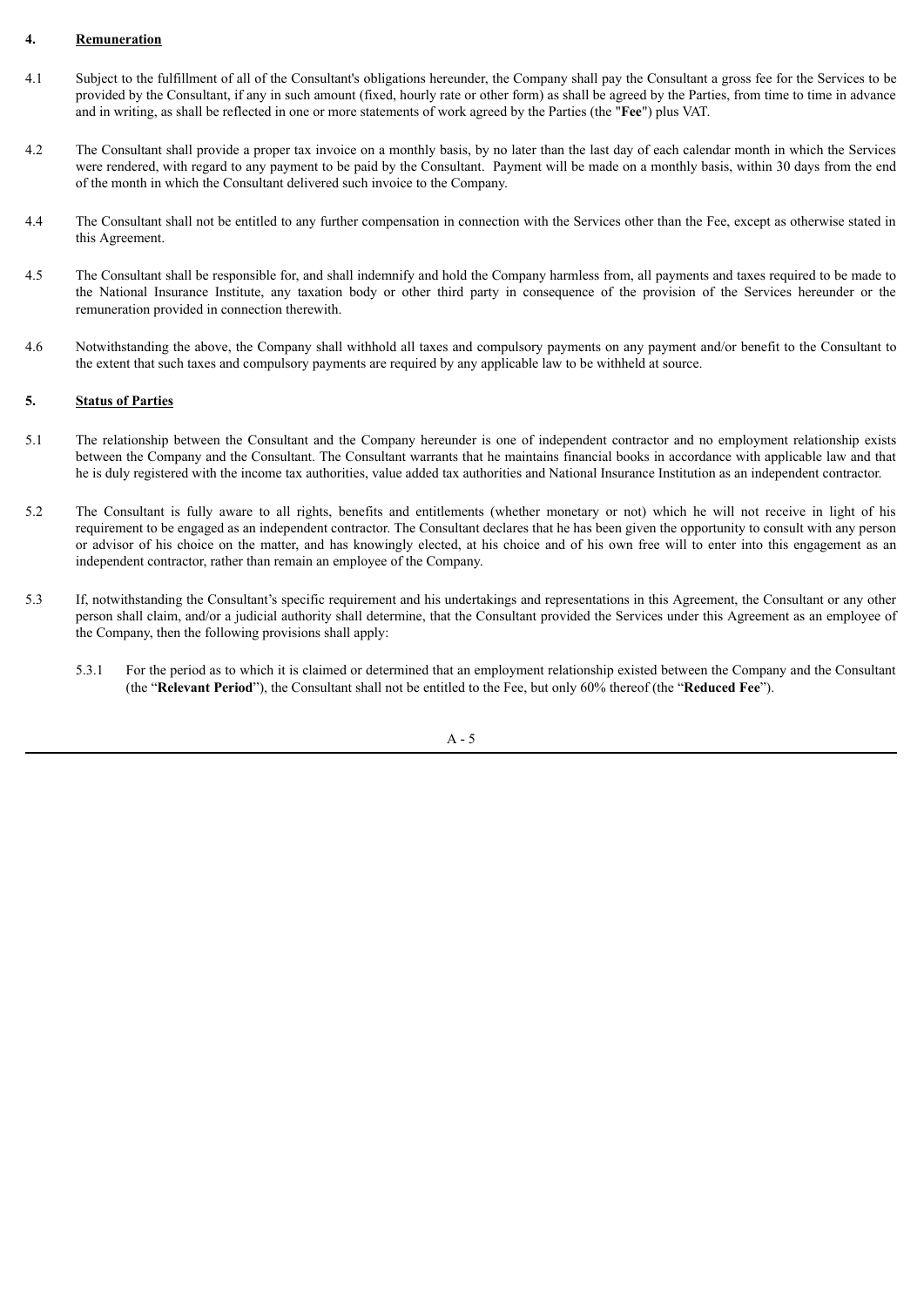- 5.3.2 The Reduced Fee shall constitute the full Fee payable to the Consultant as salary in connection with said employment relationship, on which basis any social benefits will be calculated - to the extent that such social benefits are required to be paid to or in respect of the Consultant pursuant to any third party authority's decision reclassifying the Consultant as an employee.
- 5.3.3 In view thereof, an accounting shall be conducted between the parties, and the Consultant shall immediately return and pay to the Company all amounts paid to him in excess of the Reduced Fee for the Relevant Period, along with linkage differentials and interest from the date of payment of each amount by the Company to the Consultant and up to the date upon which actual return and payment of the funds is made by the Consultant, all based on the Consumer Price Indices known at the relevant dates and as provided by the Adjudication of Interest and Linkage Law, 1961.
- 5.4 In addition, in the event that the relationship between the Company and the Consultant shall be claimed, regarded or determined by any third party, including any governmental and/or judicial and/or tax authority to be an employment relationship, the Consultant shall reimburse and indemnify the Company for any expense and/or payment incurred by or demanded of the Company as a consequence (including any legal expenses and VAT), immediately upon the Company's demand, and in any event no later than 7 days from the Company's first demand.
- 5.5 The Company shall be entitled to offset any amounts due to it under this Section 5 from any amounts payable or due to the Consultant under this Agreement or otherwise (including according to a judicial decision).

#### **6. Confidentiality, Non-Competition, Non-Solicitation and Assignment of Inventions Undertaking**

Upon the signing of this Agreement, the Consultant undertakes to sign a Confidentiality, Non-Competition, Non-Solicitation, and Assignment of Inventions Undertaking in the form attached hereto as **Appendix A**, which constitutes an integral part hereof. The Consultant's compensation has been calculated to include special consideration for his commitments under Appendix A and he will not be entitled to any further consideration for such commitments, expressly including no entitlement to royalties for any Service Inventions as defined in Section 132 of the Patent Law, 1967 (the **"Patent Law**"). This clause constitutes an express waiver of my rights under Section 134 of the Patent Law. Notwithstanding anything to the contrary in this Agreement, the Advisor irrevocably confirms and agrees that the execution of **Appendix A** under this Agreement shall be in addition (and not in lieu) of any other confidentiality, non-competition, non-solicitation, and assignment of inventions undertaking signed by the Advisor in his capacity as an employee of the Company.

A - 6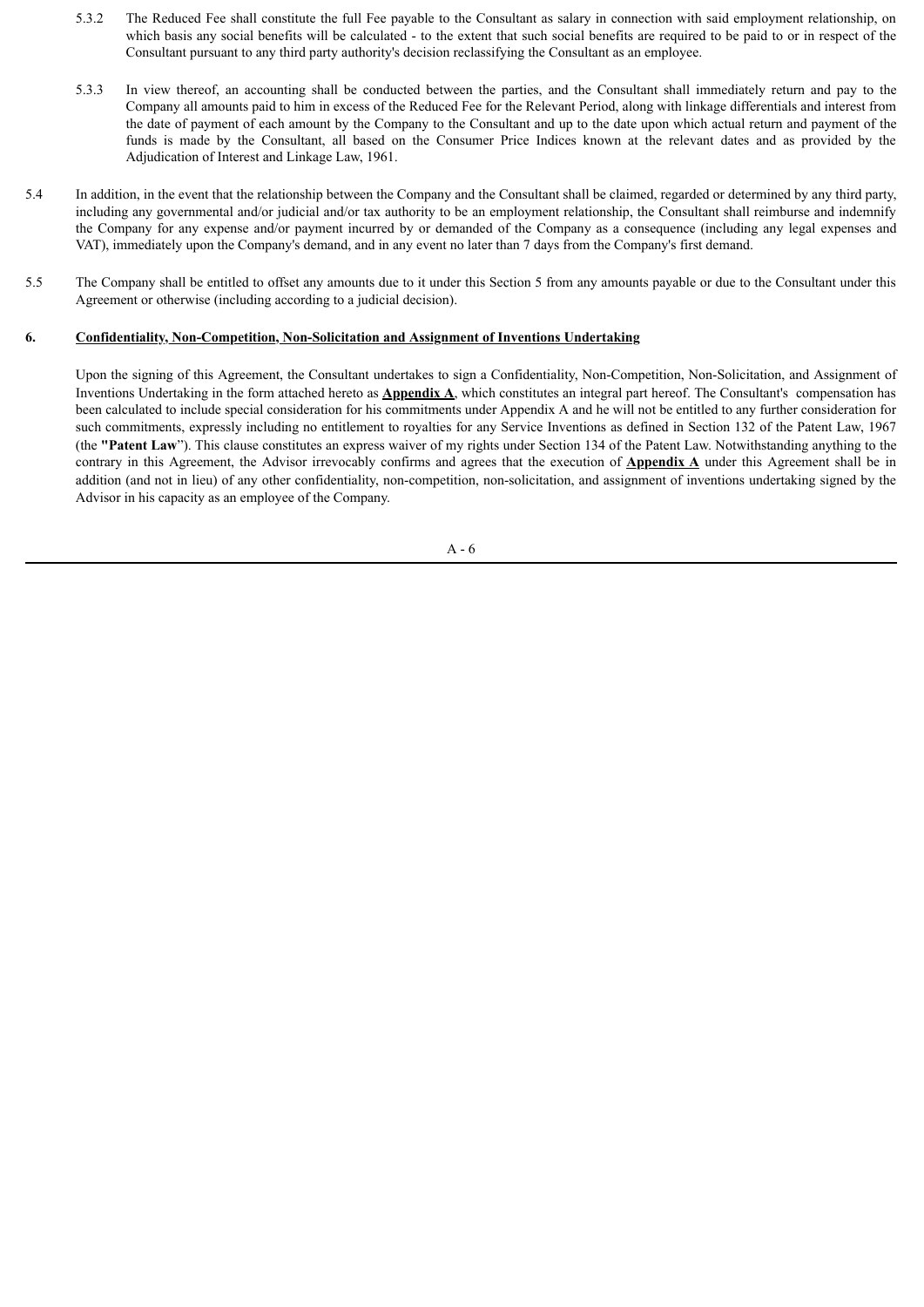#### **7. Term and Termination**

- 7.1 This Agreement shall be effective from Commencement Date until terminated by either party at will for any reason by providing 14 days' prior written notice to the other party (the "**Notice Period**"). During the Notice Period, the Consultant must continue to discharge and perform his duties and obligations under this Agreement, unless otherwise directed by the Company.
- 7.2 Notwithstanding Section 7.1 above, the Company may terminate this Agreement forthwith and without prior notice or any payment in lieu thereof or any other compensation if any of the following occurs (i) if the Consultant engages or engaged in any act of dishonesty or fraud, whether or not it involves the Company; (ii) if the Consultant commits a fundamental breach of the Agreement, including but not limited to any breach of the Consultant's representations or obligations under Sections 2, 3, 5, 6 and Appendix A of this Agreement, or (iii) in the event of any act or omission of the Consultant that would have entitled the Company legally to dismiss the Consultant without prior notice period and/or severance pay, in whole or in part, had the Consultant been engaged as an employee of the Company.
- 7.3 Upon termination of this Agreement for whatever reason or at such other time as directed by the Company, the Consultant shall immediately return to the Company all the documents, information and other equipment or material in his possession or control which belong to, or have been entrusted to, the Company, or otherwise related to the provision of the Services. The Consultant shall neither have, nor retain, any proprietary interest in such assets. Furthermore, upon termination of this Agreement, or at such other time as directed by the Company, the Consultant shall provide the Company with a list of all passwords, write-protect codes and similar access codes used in the context of his work.

#### **8. General**

- 8.1 The Consultant acknowledges that this Agreement does not grant the Consultant exclusivity in the provision of the Services to the Company and that the Company may during the term of this Agreement and thereafter engage with any other third party to obtain any services, including services of the same type as those Services provided by the Consultant under this Agreement.
- 8.2 The Consultant shall not assign any of his rights and obligations hereunder, and any attempt to do so shall be null and void. The Company shall be entitled to assign its rights and/or obligations under this Agreement, in whole or in part, to any third party without the need to obtain the consent of the Consultant, provided only that the Consultant's rights are not materially prejudiced by such assignment.
- 8.3 No behaviour by either party hereto shall be deemed to constitute a waiver of any rights according to this Agreement, and/or a waiver of or consent to any breach or default in respect of any of the terms hereof, or a change, invalidation or addition to any term, unless expressly made in writing.
- 8.4 This Agreement, contains the entire agreement and understanding between the parties with respect to the subject matter contained herein, and supersedes all prior discussions, agreements, representations and understandings in this regard. This Agreement shall not be modified except by an instrument in writing signed by the Company.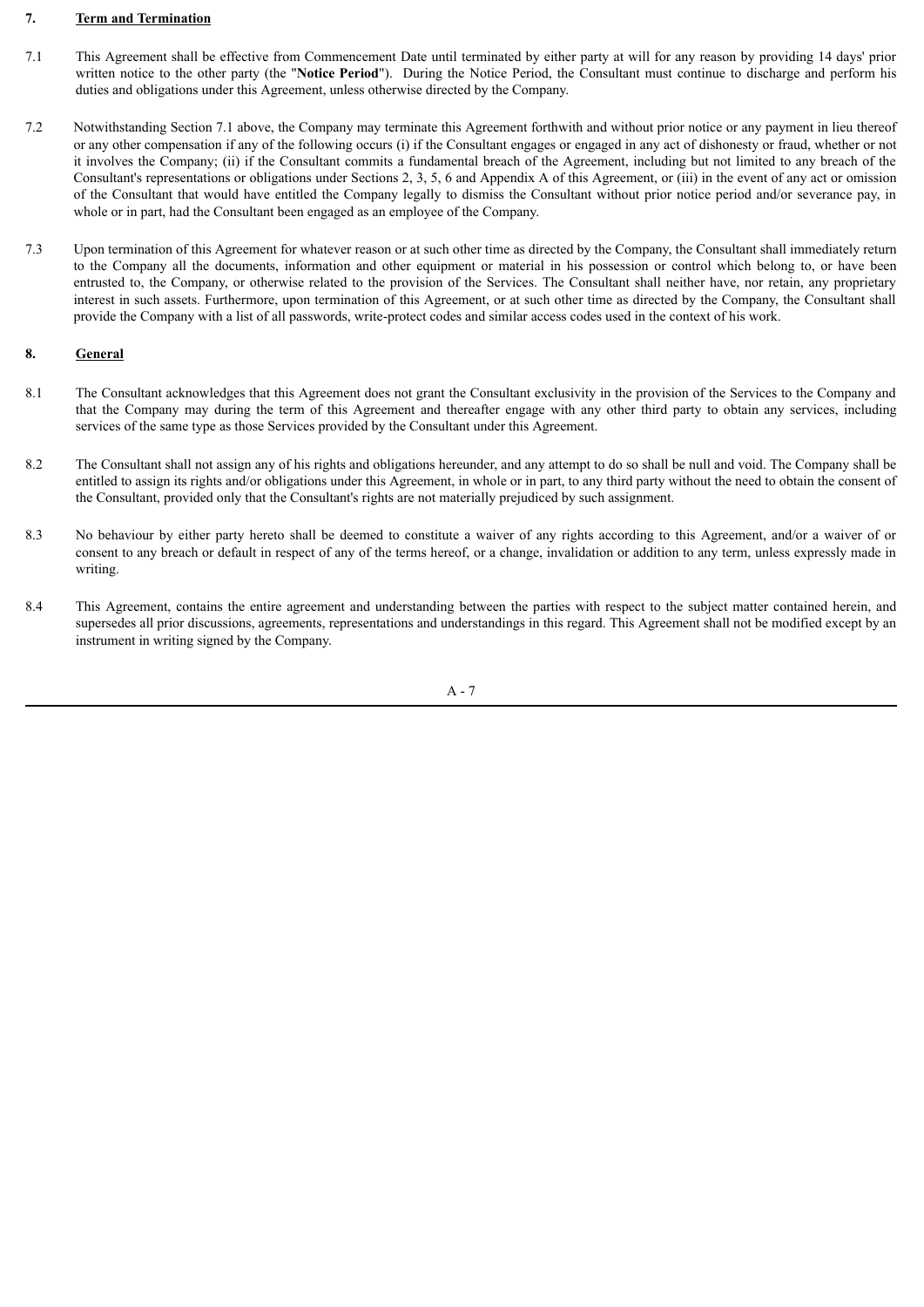- 8.5 Provisions intended to survive the termination of this Agreement, including but not limited to Section 4.5, 4.6, 5, 6, 8 and Appendix A, shall so survive.
- 8.6 Without derogating from any relief to which the Company is entitled to pursuant to any law and/or agreement, the Company may set off any amount which the Consultant owes it pursuant to this Agreement and/or any other source from any sum that the Consultant is entitled to receive from the Company, from whatever source.
- 8.7 This Agreement shall be governed by and construed according to Israeli law, without regard to its choice of law principles. The competent courts of Tel-Aviv, Israel shall have exclusive jurisdiction to hear any dispute relating to this Agreement or arising thereunder and no other courts will have jurisdiction whatsoever in respect of such disputes.
- 8.8 If any provision of this Agreement is held to be unenforceable for any reason, it shall be modified rather than voided, if possible, in order to achieve the intent of the parties to this Agreement to the extent possible. In any event, all other provisions of this Agreement shall be deemed valid and enforceable to the full extent.

In witness whereof, the parties have executed this Agreement as of the above-captioned date.

#### **Phillip Schwartz Entera Bio Ltd.**

By: /s/ Phillip Schwartz By: /s/ Jerry Lieberman By: /s/ Jerry Lieberman Title: Chairman of the Board

A - 8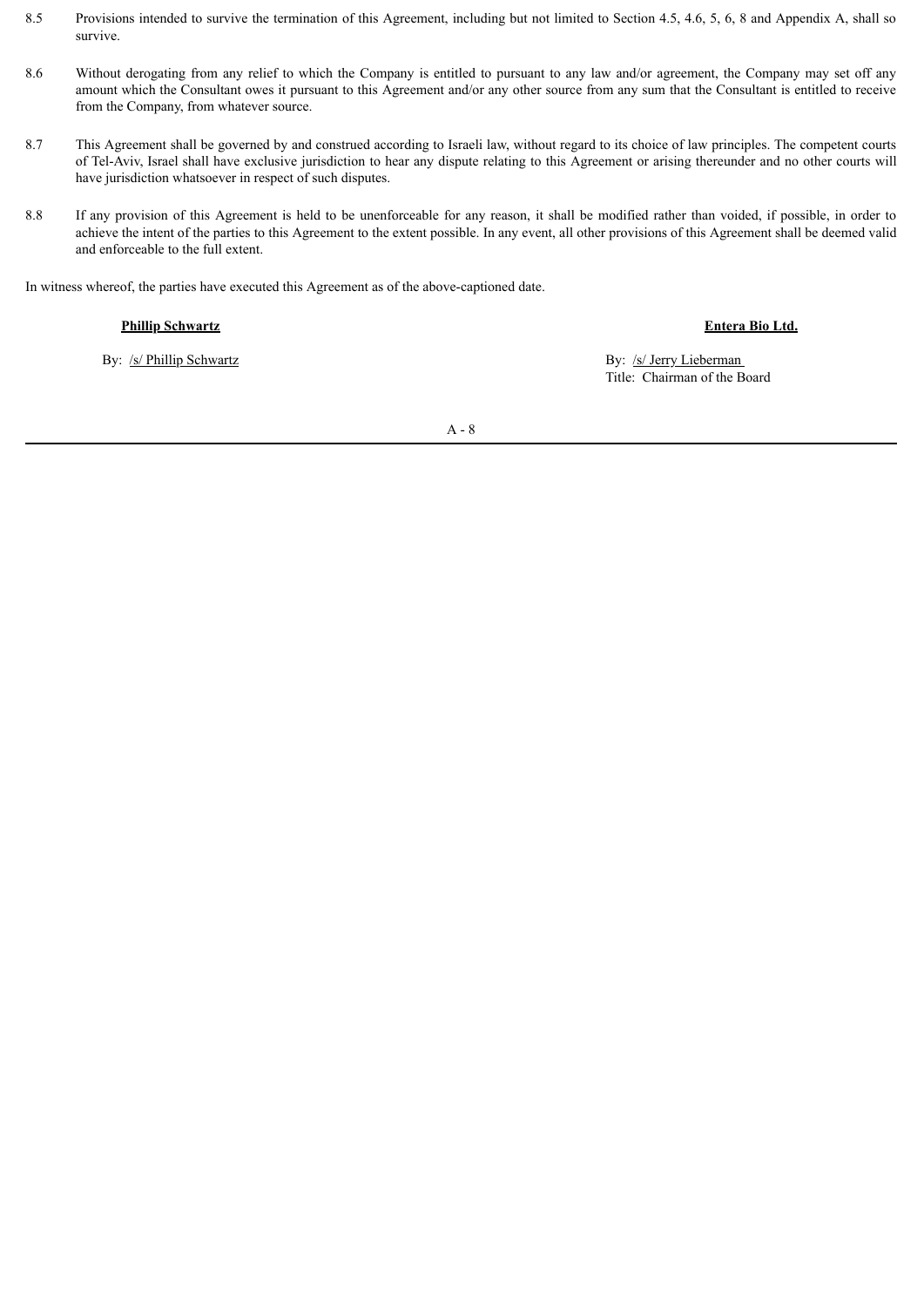#### **Appendix B**

#### **Confidentiality, Non-Competition, Non-Solicitation, and Assignment of Inventions Undertaking**

I, Phillip Schwartz, a consultant engaged by Entera Bio Ltd. ("**Company**") pursuant to a consultancy agreement to which this Confidentiality, Non-Competition, Non-Solicitation, and Assignment of Inventions Undertaking ("**Undertaking**") is attached as Appendix B ("**Agreement**").

I acknowledge that prior to the Commencement Date, in my capacity as an employees of the Company ("**Previous Period**") and in the course of my engagement with the Company hereunder, I became and will continue to become familiar with a range of Confidential Information (as defined below) and that my services are of particular and special value to the Company. In consequence, I undertake the following towards the Company and its affiliates, being persons or entities, which control, are controlled by or are under common control with the Company now or in the future (individually and collectively referred to as the "**Group**").

#### **1. Confidential Information and Confidentiality**

- 1.1 I am aware that I had and may continue to have access to or be entrusted with information (regardless of the manner in which it is recorded or stored) relating to the business interests, methodology or affairs of the Group, or any person or entity with whom or which the Group deals or is otherwise connected and which, for the avoidance of doubt, includes the terms of the Agreement, other than the terms of this Undertaking ("**Confidential Information**"). By way of illustration, Confidential Information includes but is not limited to technical information, whether ideas or reduced to practice, techniques, products, technologies (actual or planned) and their components, Inventions, research and development activities, drawings, pricing methods, financial data, business and marketing strategies and plans, customer and supplier information and information pertaining to employees or officers of, or investors in, the Group.
- 1.2 During the Previous Period, the term of the Agreement, and at all times thereafter, I kept and shall continue to keep confidential, and shall not except in the proper performance of the Services use, disclose and/or make available, directly or indirectly, to any third party any Confidential Information without the prior written consent of the Company. The foregoing does not apply to information that I can provide evidence that is already in the public domain through no fault of my own, or to disclosures which are required by law or a valid court order, in which case I will notify the Company in writing immediately on becoming aware of such requirement or its likely occurrence, and the disclosure shall be limited to the extent expressly required. In addition, the above does not apply with respect to any information which reflects general skills of persons with similar skills and qualifications to my skills and qualifications.
- 1.3 Without derogating from the generality of the foregoing, I confirm that: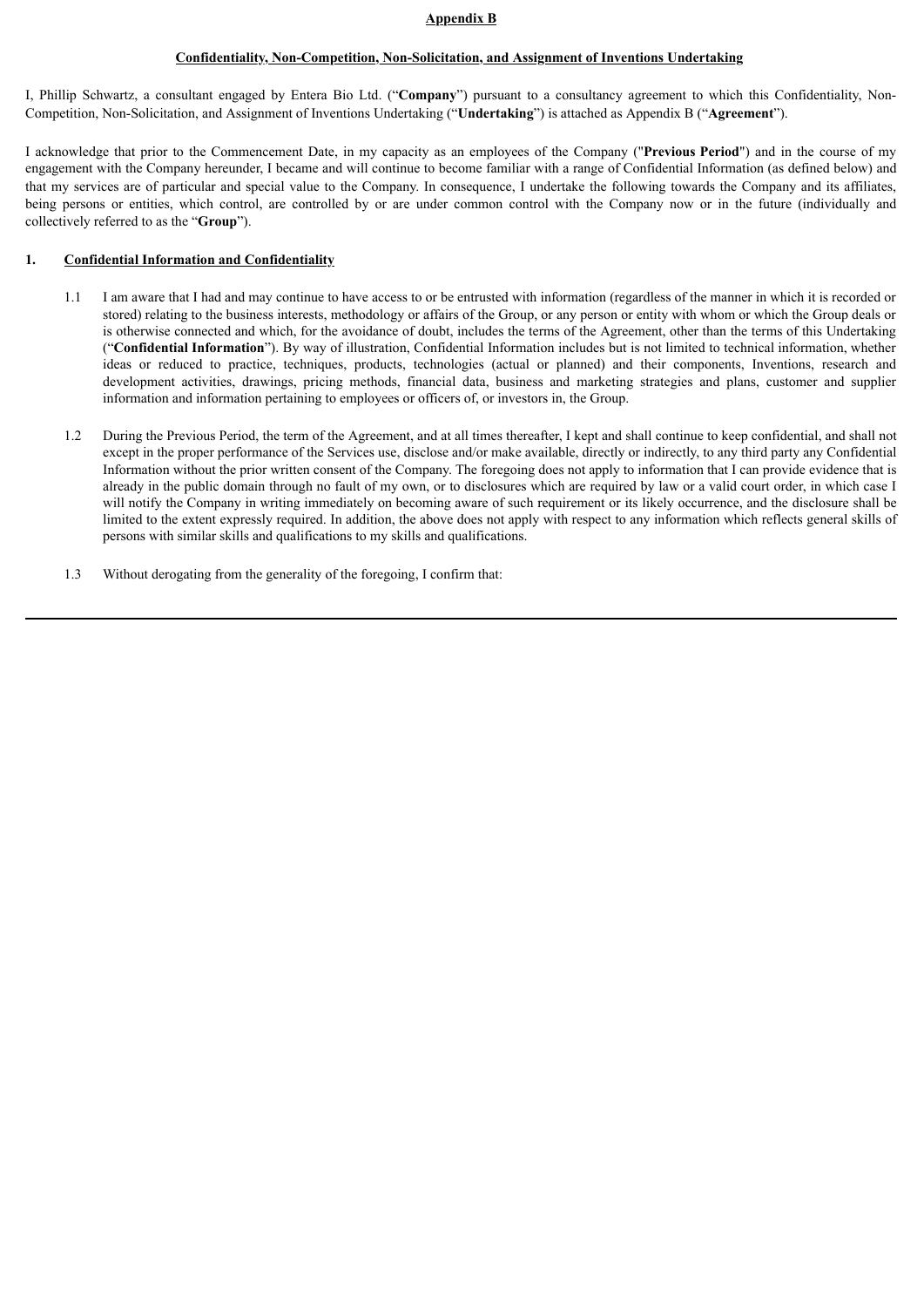- 1.3.1 Except in the proper performance of the Services, I shall not copy, transmit, communicate, publish or make any commercial or other use whatsoever of any Confidential Information, without the prior written consent of the Company.
- 1.3.2 I shall exercise the highest degree of care in safeguarding the Confidential Information against loss, theft or other inadvertent disclosure and in maintaining its confidentiality.
- 1.3.3 Upon termination of my engagement, or at the earlier request of the Company I shall deliver to the Company all Confidential Information and any and all copies thereof that have been furnished to me, prepared by me or came to my possession howsoever, and I shall not retain copies thereof in whatever form.

#### **2. Non-Competition and Non-Solicitation**

- 2.1 I hereby reconfirm my undertakings under Section 16.2 of the previous Employment Agreement with the Company dated June 8, 2014 (the "**Employment Agreement**"), which may continue to apply to me despite the termination of my employment with the Company. I agree that the restriction period under such section may be until the completion of 12 months following the termination any consulting by me (if any) to the company (and not the termination of the Employment Agreement).
- 2.2 I acknowledge that my obligations under this Section 2 are reasonable in light of the Services, the nature of the Group's business, and the fact that the Fee to which I am entitled under the Consulting Agreement has been calculated to include special consideration for my undertakings in this Section 2.

#### **3. Inventions**

- 3.1 I shall promptly disclose to the Company all inventions, original works of authorship, developments, know-how, trade secrets, designs, Service Inventions (as defined in Section 132 of the Patent Law), improvements, discoveries and any other intellectual property rights which I have, or may solely or jointly conceive, develop or reduce to practice or cause to be conceived, developed or reduced to practice during the course of my engagement with the Company or prior to such engagement (whether or not documented by a formal agreement), including during the Previous Period, which are related to the Company's Business, or which use Confidential Information or other Group property ("**Inventions"**).
- 3.2 I further confirm that all Inventions, and any and all rights, interests and title therein, shall be the exclusive property of the Company and I shall not be entitled to, and I hereby waive now and in the future, any claim to any right, moral rights, compensation or reward, including any right to royalties in Service Inventions in accordance with the Patent Law, that I may have in connection therewith.
- 3.3 Without derogating from the Group's rights under this Undertaking or any law, I agree to assign and hereby automatically assign and shall in the future take all the requisite steps (including by way of illustration only, signing all appropriate documents) to assign to the Company and/or its designee any and all rights, titles and interests in respect of any Inventions, to the extent that I may have such rights, on a worldwide basis, and I acknowledge now and in the future the Company's full and exclusive ownership in all such Inventions. I hereby irrevocably appoint and empower the Company to exercise any right or perform any act on behalf of me at any time relating to such Inventions, including without limitation, to register the Company as the lawful owner of any Inventions. I shall, at any time hereafter, execute all documents and take all steps necessary to effectuate the assignment to the Company and/or its designee or to assist them to obtain the exclusive and absolute right, title and interest in and to all Inventions, including by the registration of patents or trademarks, protection of trade secrets, copyright, or any other applicable legal protection, and to protect the same against infringement by any third party, including by assisting in any legal action requested by the Group with respect to the foregoing.

 $B - 2$